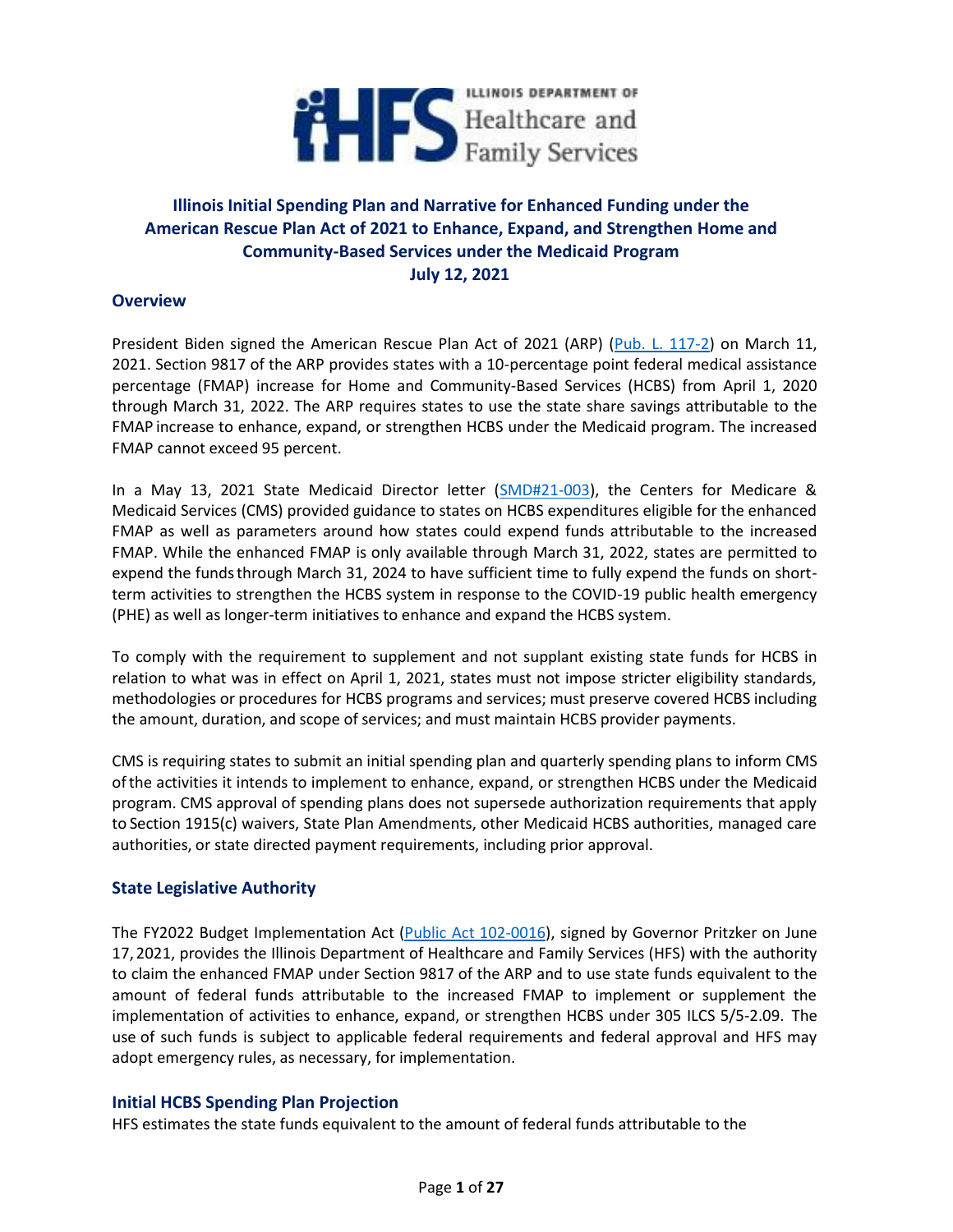increased FMAP to be \$349.2 million based on an analysis of fee-for-service and managed care State Plan servicesand 1915(c) waiver services, as shown in Exhibit 1 below. The \$349.2 million estimate does not includereinvestments of state savings from the increased FMAP between April 1, 2021 and March 31, 2022.

| <b>FFS Paid State Plan Service:</b>       | CMS 64 Line | <b>Annual Spending</b> | 10% ARPA funding: |
|-------------------------------------------|-------------|------------------------|-------------------|
| Home Health                               | 12          | \$4,000,000            | \$400,000         |
| School based waiver                       | 39.19       | \$18,000,000           | \$1,800,000       |
| Rehab - Mental Health                     | 40.1        | \$73,000,000           | \$7,300,000       |
| Rehab - Substance Abuse                   | 40.2        | \$11,000,000           | \$1,100,000       |
| <b>Private Duty Nursing</b>               | 41          | \$2,000,000            | \$200,000         |
| <b>Targeted CM</b>                        | 24A         | \$17,000,000           | \$1,700,000       |
| <b>Targeted CM</b>                        | 24B         | \$21,000,000           | \$2,100,000       |
|                                           | sub total   | \$147,000,000          | \$14,600,000      |
|                                           |             |                        |                   |
| Other Prac - Priv Duty Nursing            |             | \$26,000,000           | \$2,600,000       |
| <b>Total FFS State Plan Services:</b>     |             | \$173,000,000          | \$17,200,000      |
|                                           |             |                        |                   |
| <b>MC Paid State Plan Services:</b>       |             |                        |                   |
| <b>Behavioral Health</b>                  |             | \$422,000,000          | \$42,200,000      |
| 1915(i) waiver                            |             | \$56,000,000           | \$5,600,000       |
| Non-Behavioral Health                     |             | \$92,000,000           | \$9,200,000       |
| <b>Total MC Paid State Plan Services:</b> |             | \$570,000,000          | \$57,000,000      |
| <b>Grand Total State Plan Services:</b>   |             | \$742,000,000          | \$74,200,000      |
|                                           |             |                        |                   |
| FFS - 1915(c) Waivers:<br>DHS - DD        |             | \$781,000,000          | \$78,100,000      |
| DHS - Children's Support                  |             | \$16,000,000           | \$1,600,000       |
| <b>DHS</b> - Children's Residential       |             | \$21,000,000           | \$2,100,000       |
| <b>Children's MFTD</b>                    |             | \$2,000,000            | \$200,000         |
| DoA - Elderly Waiver                      |             | \$280,000,000          | \$28,000,000      |
| DHS - Brain Injury                        |             | \$21,000,000           | \$2,100,000       |
| DHS HIV/AIDS                              |             | \$4,000,000            | \$400,000         |
| <b>HFS - SLP</b>                          |             | \$73,000,000           | \$7,300,000       |
| <b>DHS Physical Disabilities</b>          |             | \$124,000,000          | \$12,400,000      |
| Total FFS 1915(c) Waivers                 |             | \$1,322,000,000        | \$132,200,000     |
| MC Paid 1915(c) Waivers:                  |             |                        |                   |
| DoA - Elderly Waiver                      |             | \$702,000,000          | \$70,200,000      |
| DHS - Brain Injury                        |             | \$55,000,000           | \$5,500,000       |
| DHS HIV/AIDS                              |             | \$19,000,000           | \$1,900,000       |
| HFS - SLP                                 |             | \$236,000,000          | \$23,600,000      |
| <b>DHS Physical Disabilities</b>          |             | \$416,000,000          | \$41,600,000      |
| Total MC Paid 1915(c) Waivers             |             | \$1,428,000,000        | \$142,800,000     |
|                                           |             |                        |                   |
| Grand Total 1915(c) Waiver Services:      |             | \$2,750,000,000        | \$275,000,000     |
|                                           |             |                        |                   |
| <b>Grand Total All ARPA Funding:</b>      |             | \$3,492,000,000        | \$349,200,000     |

#### **Exhibit 1: Funding for Reinvestment in HCBS due to ARP 10% Enhanced FMAP**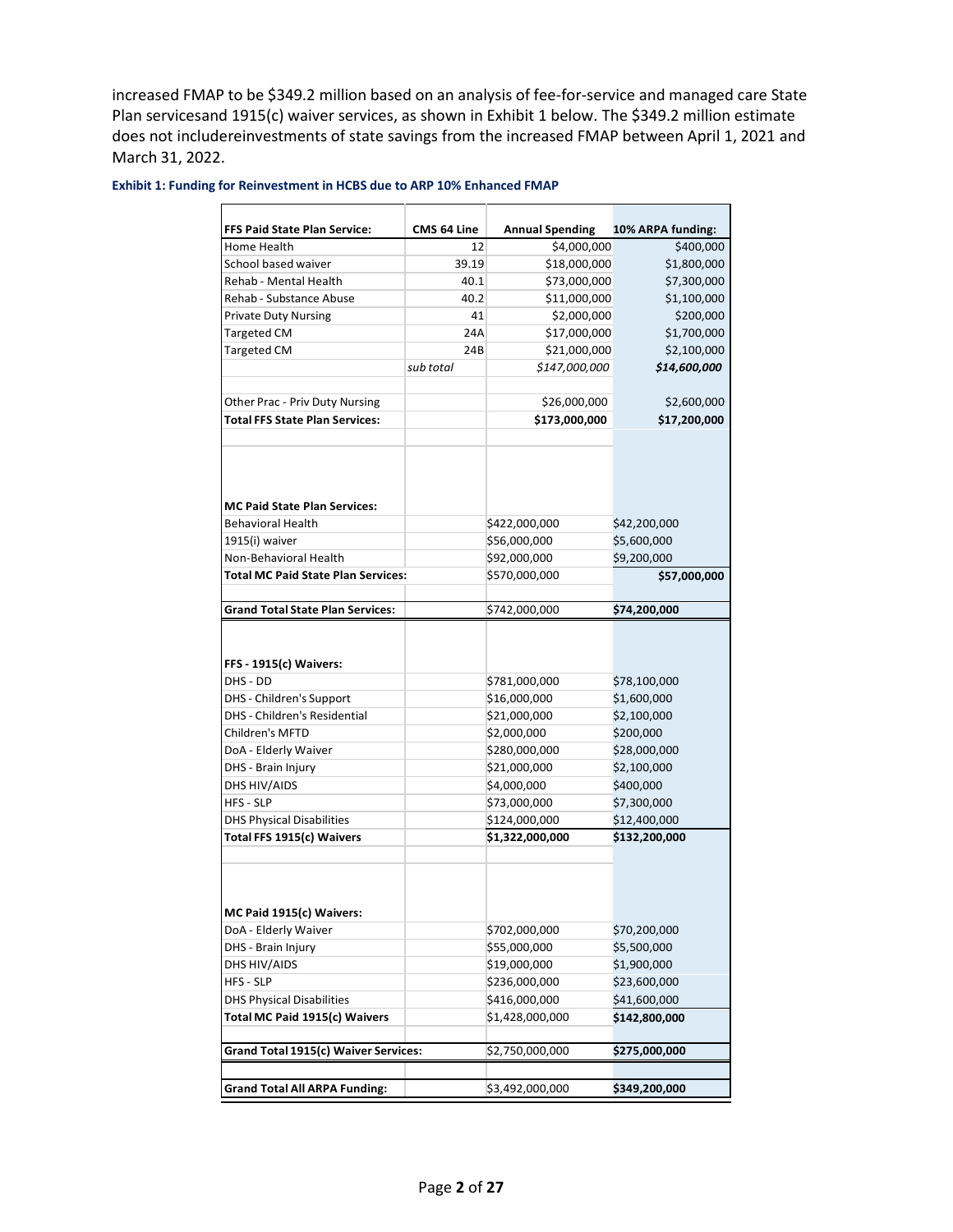When the timing of reinvestments is considered, HFS estimates the proposed reinvestments within the state's initial spending plan that occur prior to April 1, 2022 will results in an additional \$20.1 million in state savings for reinvestment in HCBS, as noted in Exhibit 2 below. The additional \$20.1 million will bereinvested in HCBS but will not be eligible for an FMAP when reinvested.

#### **Exhibit 2: Estimate of Illinois' Enhanced FMAP Receipts from HCBS Spending**

| <b>Annual FMAP:</b>                                                                       | 0.6716        | 0.6716        | 0.6716            | 0.6716        |                 |
|-------------------------------------------------------------------------------------------|---------------|---------------|-------------------|---------------|-----------------|
|                                                                                           | Q3 FY 2021    | Q4 FY 2021    | <b>Q1 FY 2022</b> | Q2 FY 2022    | Total           |
| <b>Total Computable</b>                                                                   | \$873,000,000 | \$873,000,000 | \$873,000,000     | \$873,000,000 | \$3,492,000,000 |
| State Share                                                                               | \$286,693,200 | \$286,693,200 | \$286,693,200     | \$286,693,200 | \$1,146,772,800 |
| <b>Federal Share</b>                                                                      | \$586,306,800 | \$586,306,800 | \$586,306,800     | \$586,306,800 | \$2,345,227,200 |
| <b>Funds attributable to the HCBS FMAP increase</b>                                       | \$87.300.000  | \$87.300.000  | \$87.300.000      | \$87,300,000  | \$349,200,000   |
| Additional funds attributable to reinvestments in Year 1 (not eligible for federal match) |               |               |                   |               | \$20,072,712    |

The state's projected savings for reinvestment, including the timing of reinvestment, will continue to be developed and modified accordingly in future quarterly spending plans and narratives as the state continues to further develop proposals and implementation timelines.

## **Stakeholder Feedback**

On May 25, 2021, HFS released a public notice seeking comments on how the state should develop and implement a spending plan to reinvest state savings from the ARP enhanced FMAP to enhance, expand, or strengthen HCBS under the Medicaid program. The deadline for public comments was extended to June 18, 2021 after stakeholders requested additional time to provide comments and the state requested and received a 30-day extension for its initial spending plan submission to CMS.

In addition to accepting written comments electronically and by mail, HFS collected verbal feedback at a Medicaid Advisory Committee subcommittee meeting on June 3, 2021. Some stakeholders also provided comments directly to the operating agencies of HCBS waivers; in these cases, comments also were collected and documented. A summary of the stakeholder feedback received is included below and was taken into account when developing the state's initial spending plan.

### *Persons who are Elderly Waiver*

Six comments were received from Service Employees International Union (SEIU), Illinois Association of Community Care Program Homecare Providers (IACCPHP), Care Coordination Unit Association (CCU); a Community Care Residential Setting (CCRS) demonstration program agency; SeniorLink, a Family Caregiveragency, and CountyCare Health Plan.

- SEIU and IACCPHP:
	- $\circ$  Change the date of the 1/1/22 in home service (INH) rate increase to 7/1/21, and
	- $\circ$  Assist with retention of workers by providing increased training, pandemic pay, and bonuses.
- SeniorLink
	- o Enhance supports for family caregivers, including a fixed daily stipend for live-in caregivers,
	- $\circ$  Caregiver focused assessment for any caregiver integral to the customer's POC,
	- $\circ$  Access to a caregiver coach to assist, support, educate, and encourage the caregiver,
	- o Incorporate telehealth to encourage communicate between the caregiver and the coach.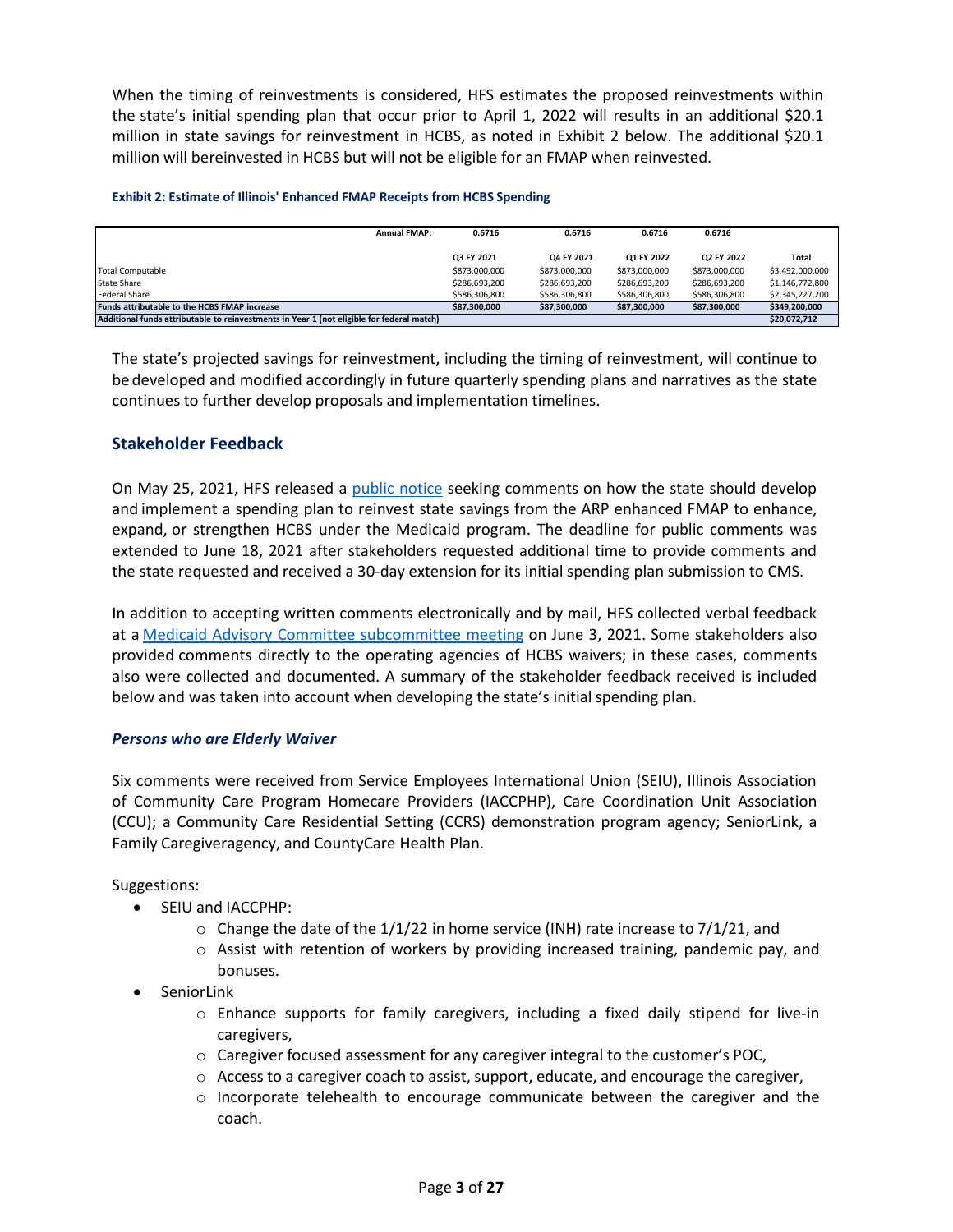- SEIU:
	- o Develop an Individual Service Provider Registry to help match workers with customers,
	- $\circ$  Develop home care aide (HCA) training with a focus in infection control trainings and expansion of curriculum, and
	- $\circ$  Expand deinstitutionalization services such as home modifications, etc. to help people transition from facilities to the community.
- CCRS:
	- o Increase the number of CCRS demonstration sites.
- CCU Association:
	- o Increase funding to CCUs to allow them to continue to assist with Medicaid applications tokeep people enrolled in Medicaid and eligible for the enhanced match.
- CountyCare Health Plan:
	- o Add home modification as a waiver service.

## *Medically Fragile Technology Dependent Children (MFTD) Waiver*

Three comments were submitted from a family caregiver of a MFTD child, the Illinois Home Care & Hospice Council, and Maxim Healthcare through the state's formal stakeholder feedback process. Additionally, the University of Illinois Chicago (UIC) Division of Specialized Care for Children (DSCC) received 15 comments directly.

Suggestions:

- Family of the MFTD child:
	- o Add housekeeping services at least once or twice a month to ease caregiver burden andimproved the health of the child.
- Illinois Home Care & Hospice Council:
	- o Increase in-home shift nursing rates.
- Maxim Healthcare:
	- $\circ$  Increase the rates for private duty nursing and provide overtime and additional leave benefits,
	- $\circ$  Recruitment initiatives such as bonuses or sign-on bonuses and additional overtime accrual,
	- $\circ$  Continue to allow licensed caregivers related to the customer to provide care,
	- $\circ$  Research other consumer directed models that have been successful in neighboring statesand use funds to pilot and study these programs,
	- $\circ$  Allow agencies to train parents and other caregivers if not every hour is able to be met by anurse given the state's workforce shortage, and
	- o Provide continuing education, trainings, etc.
- Stakeholder feedback shared directly to UIC/DSCC:
	- o Recommended or supported an initiative to expand self-directed services by having parentsserve as paid caregivers,
	- o Addressed the nursing shortage, and
	- o Stressed the need for additional nurse training on the unique cares of this medically complex population.

## *Supportive Living Program (SLP) Waiver*

Four comments were received from the Illinois Home Care & Hospice Council (IHHC), Eden Companies (a SLPprovider agency), CountyCare Health Plan, and the Legal Council.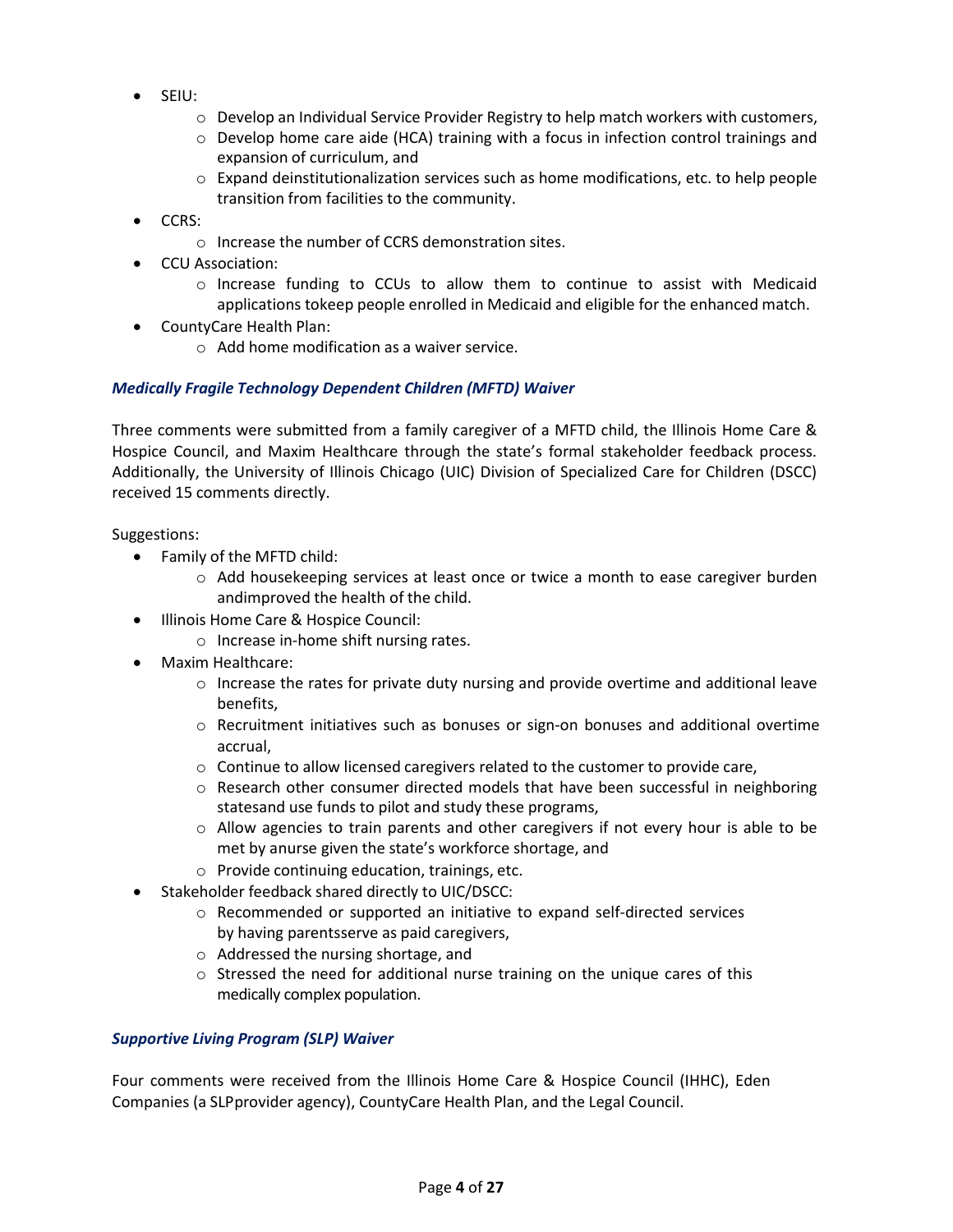## Suggestions:

- IHHC:
	- o Increase payments to home health agencies, sign-on bonuses, relocation assistance/payments, pay for training for continuing education requirements, and pay downnursing school student loan debt.
- CountyCare Health Plan:
	- $\circ$  Expand the eligibility for SLP by lowering the age requirement to individuals under 64 whomay or may not have a physical disability and include burial coverage assistance.
- The Legal Council:
	- o Create or expand nursing facility transition programs including intensive case managementservices,
	- o Expand funding for home modifications and assistive technologies,
	- $\circ$  Expand funding for respite care services in a wide range of settings and make it available to family caregivers who would not otherwise qualify for publicly funded respite services,
	- o Increase access to family caregiver services such as education and training, counseling, support groups, and legal consultations to delay or decrease the likelihood of a loved one'sneed to seek care in a long-term care facility
	- o Invest in telehealth infrastructure,
	- $\circ$  Employee perks should include on-site daycare for staff, educational opportunities, childcareworker subsidies, and health benefits for the direct-care workforce,
	- $\circ$  Expand No Wrong Door Services to assist in navigating and obtaining HCBS,
	- o Pay family members as caregivers,
	- o Adopt an electronic preadmission screening procedure,
	- o Increase rates,
	- o Have clearer information on Department webpages,
	- o Expand SLP for the disabled population,
	- $\circ$  Targeted funds to home health agencies and home nursing agencies to recruit and retainnursing staff,
	- o Ensure that recipients have supplies, equipment, and assistive technology,
	- o Cultural competency training, interpreting services, and document translation so customerscan access services equally,
	- o Equal access for immigrants who are eligible for full Medicaid: language assistance, outreach by culturally competent community-based organizations, and authorizing family members tobe paid caregivers to address language and cultural barriers, and
	- o Use funding to address social and economic challenges facing seniors and people withdisabilities.
- Eden Companies:
	- $\circ$  Electronic pre-admission screening to allow quicker access to needed housing and services,
	- o Lift the SLP moratorium on licensure, and
	- o Job growth and employee retention.

## *Persons with Brain Injury, Persons with HIV/AIDS, and Persons with Disabilities Waivers*

One comment was received from Access Living of Metropolitan of Chicago through the HFS stakeholder feedback process. The Illinois Department of Human Services (DHS) Division of Rehabilitation Services (DRS)which operates the Persons with Brain Injury, Persons with HIV/AIDS, and Persons with Disabilities Waivers also received stakeholder feedback directly from the Service Employees International Union (SEIU), which is the union representing HSP Individual Providers, and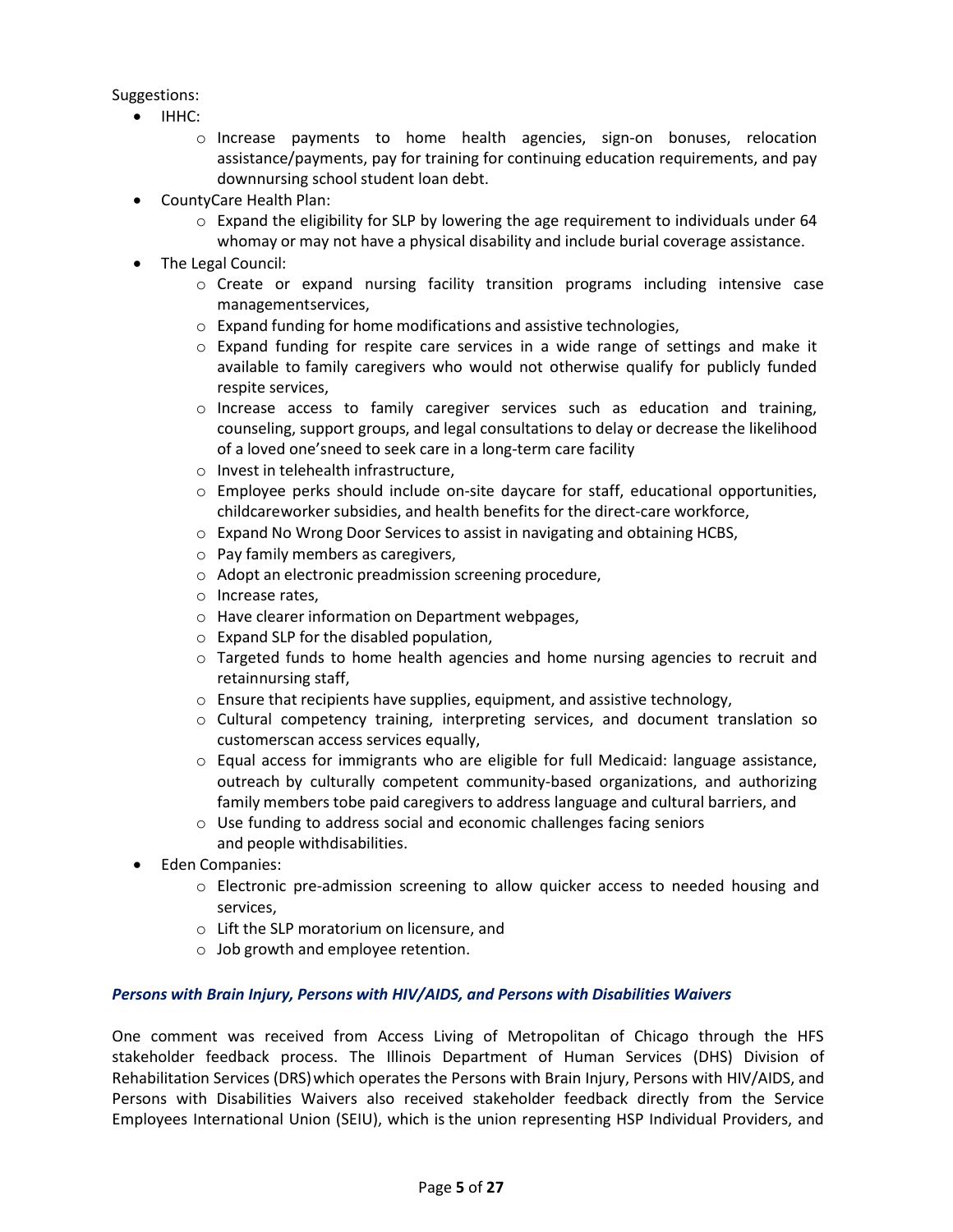Access Living of Metropolitan Chicago and Chicago ADAPT which Access Living represent the disability community.

- Access Living:
	- $\circ$  Make sure Illinoisans with disabilities are aware of benefits, how to qualify and access services by expanding community outreach and informational materials on available HCBS,
	- o Enhance community transition services and supports: resources needed to move into the community, such as rent subsidies, security deposits, furniture, supplies, and other movingcosts,
	- o Strengthen the HCBS workforce through training, funding, and infrastructure and offer appropriate compensation, benefits, job security, hazard pay, increase base pay, and sickpay,
	- o Ensure equitable and accurate use of the Determination of Need and consider a Level of CareStudy:
		- o Access Living finds the DON score is inconsistently applied, and inaccurately used.
		- o The DON is outdated and does not accurately reflect improvements in communityintegration options.
		- o Consider a study that explores best practices in HCBS assessment in the U.S. toeventually develop a new tool.
	- o Expedite hiring for the Home Services Program,
	- o Ramp Up HCBS nursing services: there are delays for nursing services and high staff turnover,
	- o Expand coverage and capacity for Home Modifications,
	- o Recruitment for specific language HCBS workers: job opportunities to diverse applicants whospeak languages other than English,
	- o Address the Digital Divide:
		- o Use a portion of this one-time FMAP funding to financially support internet accessand provide smart phones and/or tablets.
		- o Media education training should also be provided to HCBS recipients and direct support workers to ensure that consumers can communicate effectively with service providers and can optimally benefit from the digital resources provided.
- Comments received directly by DHS/DRS:
	- o Access Living and Chicago ADAPT:
		- o Use the enhanced FMAP to increase access to home modifications and assistivetechnology for people with disabilities, and
		- o Use the enhanced FMAP to expedite transitions for individuals in long term carefacilities into the community.
		- SEIU:
			- o Use the funding to provide pandemic pay for Individual Providers,
			- o Accelerate a rate increase under the collective bargaining agreement,
			- o Provide additional funding for provider training, and
			- o Create a tool that helps match providers to customers.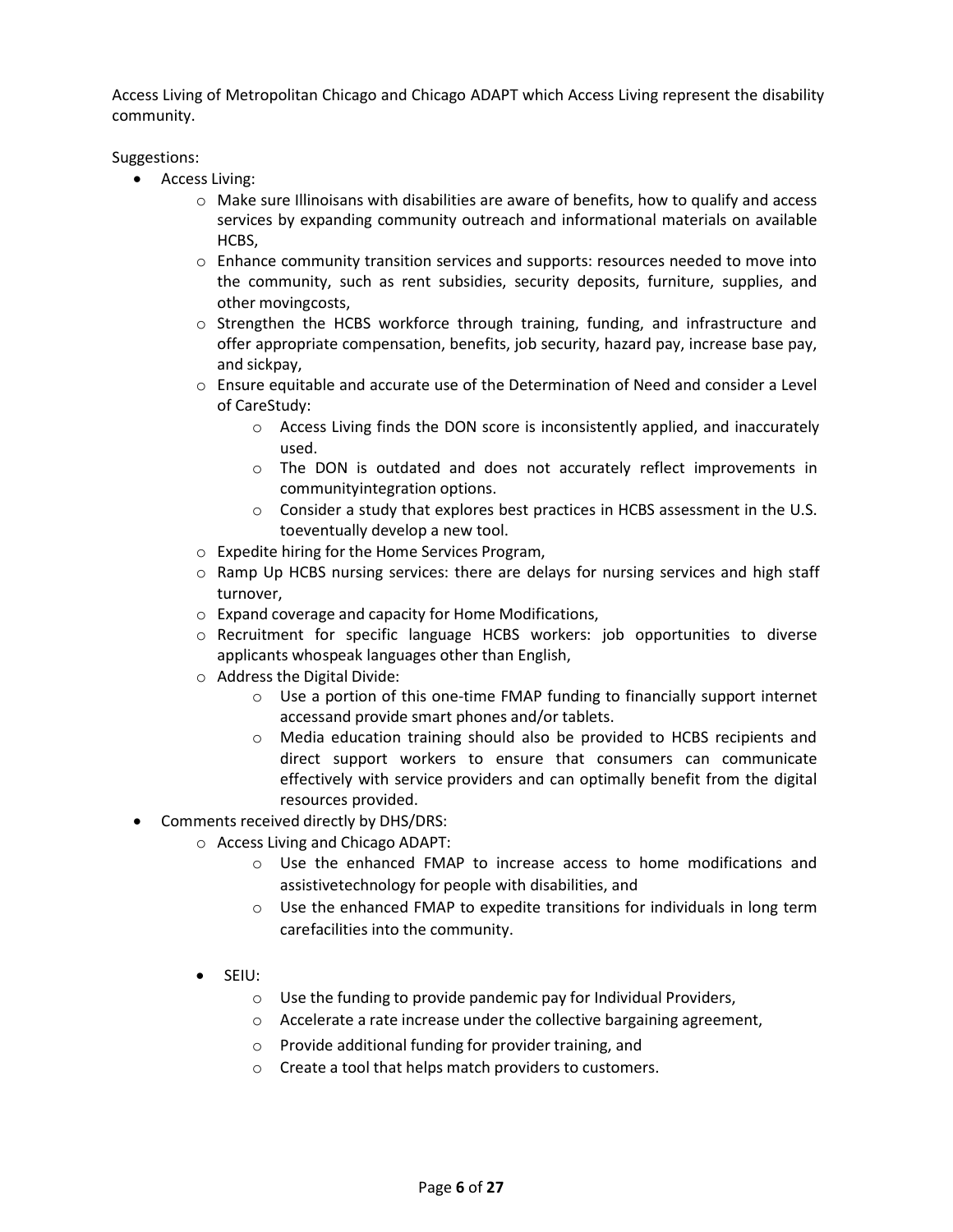## *Developmental Disability Waivers*

Five comments were received from Service Inc. of Illinois, the Illinois Council on Developmental Disabilities(ICDD), the Institute of Public Policy for People with Disabilities, the Illinois Occupational Therapy Association, the Illinois Association of Rehabilitation Facilities (IARF), Equip for Equality, and one individuallicensed therapist.

- Service Inc.:
	- o Fund/create long-term stabilization CILAs that meet the needs of highly behavioral individuals who are not able to thrive or be placed in a traditional CILA setting and/or do notwant to live in a State Operated Facility.
- ICDD:
	- o Large Congregate Setting Outreach and Transition Support:
		- o Move from nursing facilities, ICF-DDs, SODCs to smaller community-based settings,
		- o Use funding to outreach residents to inform them of smaller residential settings,
		- o Survey CILA providers to identify openings and potential matches,
		- o Work with community providers to open their doors for people looking to exit thecongregate setting, and
		- o Work with CILA providers to provide one-time costs associated with downsizingfrom 8-person CILA arrangements to a 4-person model.
	- o Perform rate studies for children's group homes, home-based services, independent servicecoordination and/or respite,
	- o Address the digital divide by using the funding to ensure all settings where people with DD are served have internet connections and devices available for people and their direct serviceproviders, and
	- $\circ$  Strengthen the HCBS workforce by providing incentives to providers to hire staff for job development, hire contractors to review person-centeredness, and facilitate training to ISCsand DRS that serve mutual clients.
- Institute of Public Policy for People with Disabilities*:*
	- o Immediate fiscal support for I/DD community providers to stabilize the community servicesworkforce,
	- $\circ$  Investment in I/DD Supported Living model demonstration project to enable people to move from congregate group home settings into individually controlled community residences, and
	- $\circ$  Invest in technology to assist people to live more independently with less reliance on in-person staff support.
- Illinois Occupational Therapy Association:
	- o Fund workforce recruitment of occupational therapy practitioners.
- Licensed therapist:
	- $\circ$  Expand the eligibility of the Children's Support Waiver to include youth in care.
- IARF:
	- o Fund implementation of the seven listed priorities on page 93 of the Guidehouse report, andconsistent with the provisions of House Resolution 193,
	- o Increase residential program components to benchmark statewide wage and fringe assumptions,
	- $\circ$  Increase existing non-residential service rates to statewide benchmark,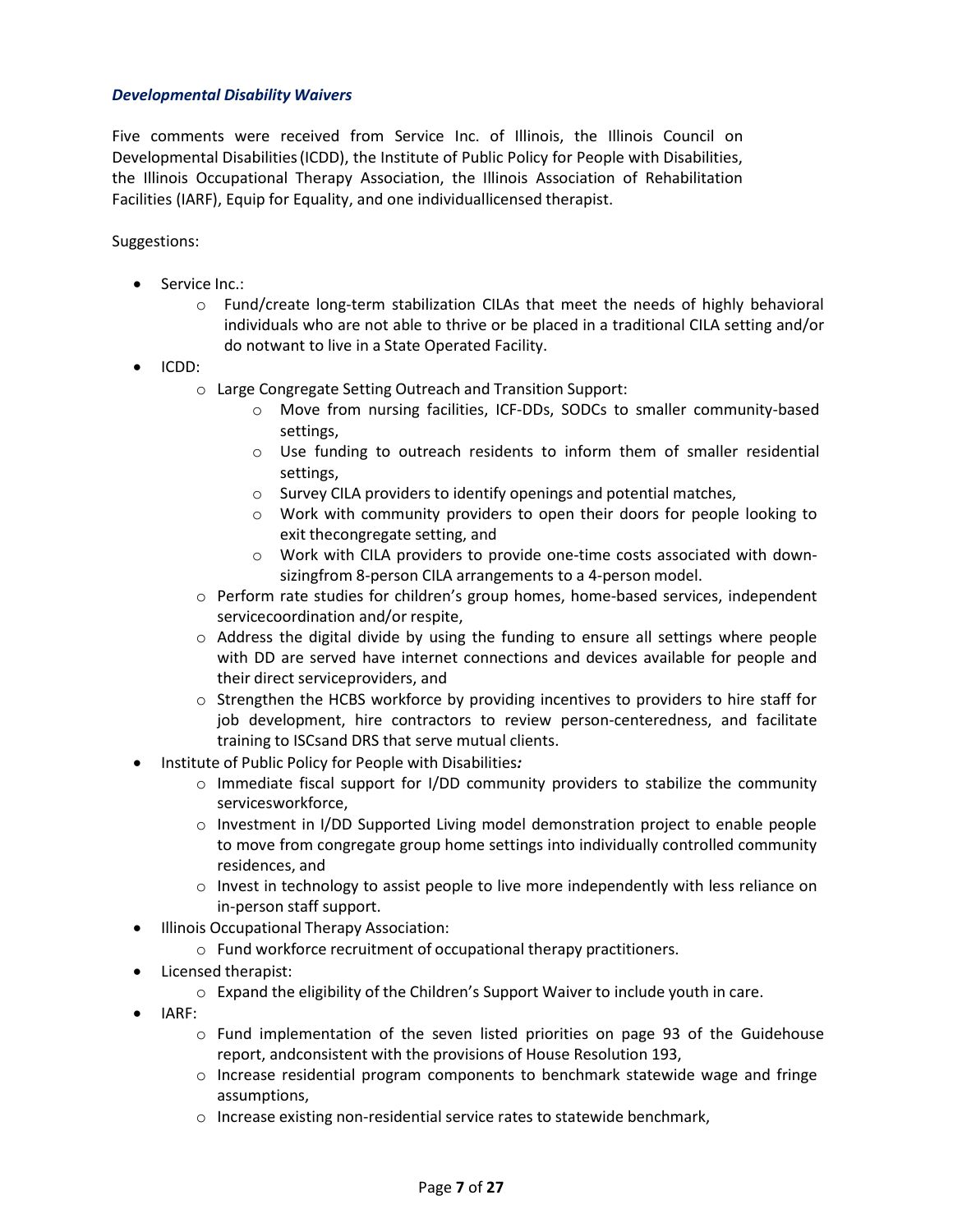- o Expand SEP array at benchmark rates,
- o Increase non-program cost centers to benchmark in CILA and ICF/DD, implement proposed ICAP+HRST assessment framework in CILA, and standardize five-hour model of unstaffed times across CILA,
- o Increase total CILA rates to zero hour-unstaffed program rate model benchmark,
- $\circ$  Implement statewide and Chicago wage assumptions and rate distinctions, and
- o Expand day program service array at benchmark rates.
- Equip for Equality:
	- $\circ$  Per the Guidehouse study, make investments during the first year of implementation (\$329 million), followed by more modest increases in the remaining four years of implementation,
	- $\circ$  Allocate the FMAP increase to help make up the \$159 million difference between the Guidehouse plan and the State's allocation for Year 1, and
	- o Educate people in institutions about their right to live in the community.

## *Additional Comments*

AARP submitted general comments on using funding for HCBS and Aetna Better Health submitted comments specific to state's Managed Long Term Services and Supports (MLTSS) program which includessome, but not all of the state's HCBS waiver programs.

- AARP:
	- o Add new HCBS coverage to waivers or state plans, including remote technologies and age-friendly housing options,
	- $\circ$  Offer intensive case management services for individuals currently residing in nursing homes or at-risk of institutionalization to support returning or remaining in the community,
	- o Offer temporary funding for expenses (*e.g.,* first/last month's rent, security deposits, moving expenses, home modifications, medical equipment, communications technology, etc.) to maintain or return individuals to community-based care,
	- o Enhance workforce development and funding modules for HCBS,
	- $\circ$  Integrate and deploy the Program of All-Inclusive Care for the Elderly (PACE),
	- o Implement paid family caregiver demonstrations, and
	- $\circ$  Provide temporary Medicaid provider rate increases for direct care and nursing staff, including paid sick/family leave to maintain appropriate staffing levels and recognize pandemic hazards and hardships.
- Aetna Better Health
	- o Expand care management service and programs to address social determinants of health, intensive care management service needs, and expanded system education of person- centered planning,
	- o Support member access to technology to improve functional capabilities, independence, and community integration including maintaining expanded use of telehealth services, providing technology, covering internet activation fees, and expanding the use of adaptive technology,
	- $\circ$  Support transitioning to the community with one-time transitional payments, incentives to institutions to support transitions, and financial support for option counselors in institutionalsettings,
	- o Provide fiscal incentives to support recruiting and retaining direct care workers,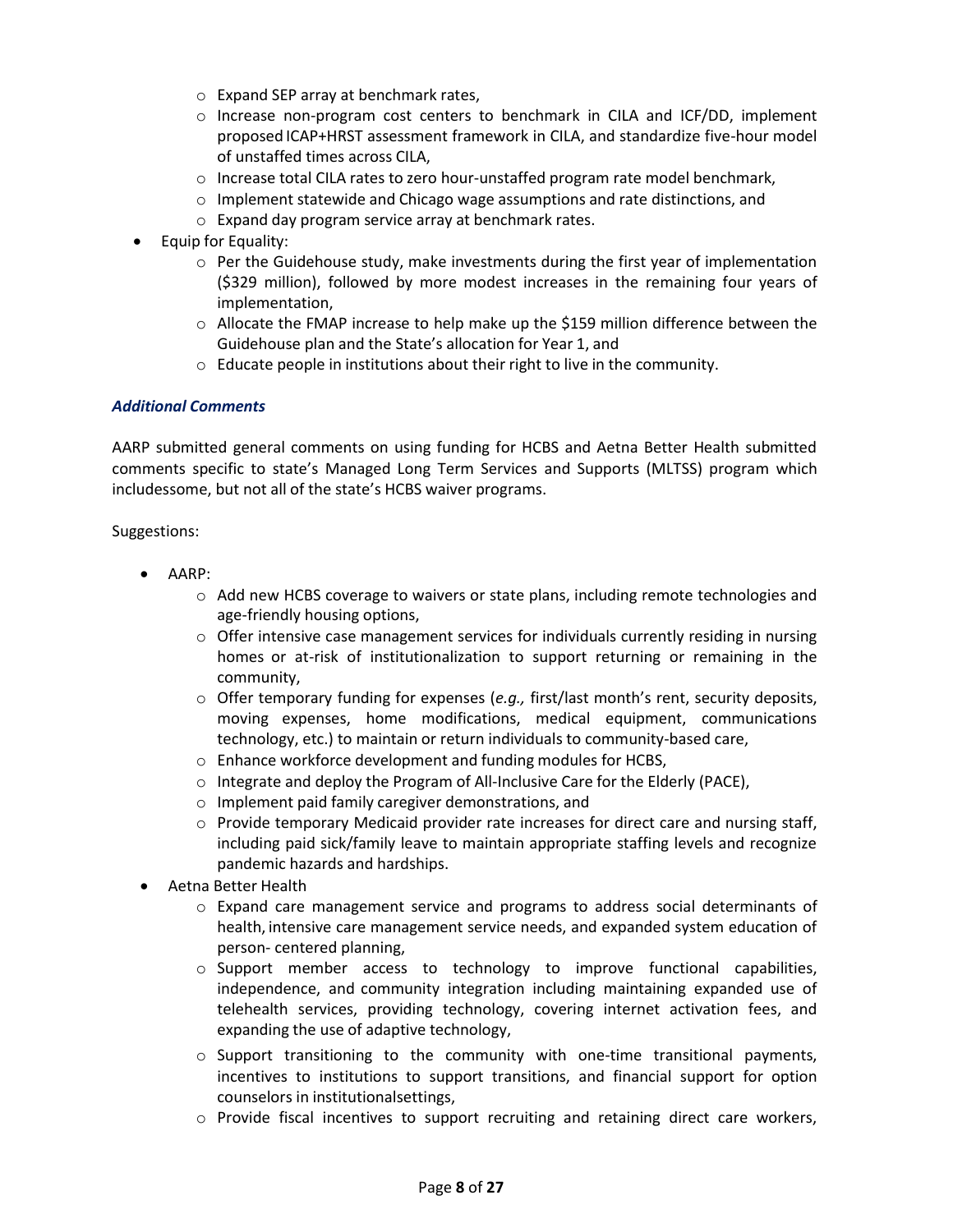including signing and retention bonuses, develop initiatives to enhance support for direct care workers, create training programs and curriculum to enhance direct care worker skills and development, and increase direct care workforce capacity through incentive-based paymentsand partnerships with community-based organizations, and

o Invest in internal system improvements, including improved outreach and education to community services providers and members, additional EVV system training, and combineEHR and EVV information for cross system integration.

## **Initial Spending Plan Initiatives to Expand, Enhance, and Strengthen HCBS in Illinois**

For the initial spending plan, the state reviewed stakeholder feedback and assessed activities that could expand, enhance, and strengthen HCBS under the state Medicaid program. While a variety of initiatives are included in the state's initial spending plan, all available funding has not been allocated as initiatives continue to be researched, developed, assessed for feasibility and cost, and discussed with stakeholders. As such, additional initiatives and their projected costs will be added to future, quarterly spending plans and narratives for CMS review. This includes suggestions that were received through the stakeholder feedback process that required additional consideration and/or development beyond the time allowed for this initial spending plan submission.

Of the estimated \$349.2 million in state share savings from the enhanced ARP FMAP, \$242.3 million in state share savings have been allocated to initiatives within this initial spending plan. Based on these proposed reinvestments, the state projects reinvestments prior to April 1, 2022 may generate an additional \$20.1 million in funding for HCBS. Spending by year for the initiatives included in the initial spending plan are shown in Exhibit 3 below.

|                                                               | Annual FMAP: 0.6716 | 0.5096        | 0.5096       |                             |
|---------------------------------------------------------------|---------------------|---------------|--------------|-----------------------------|
|                                                               | Year 1              | Year 2        | Year 3       |                             |
|                                                               | $4/1/2021 -$        | $4/1/2022 -$  | $4/1/2023 -$ |                             |
|                                                               | 3/31/2022           | 3/31/2023     | 3/31/2024    | Total                       |
| <b>Total Initiative Spending by Year</b>                      | \$220,867,118       | \$186,447,882 |              | \$152,211,000 \$559,526,000 |
| <b>State Share</b>                                            | \$75,988,786        | \$91,835,513  | \$74,477,194 | \$242,301,493               |
| <b>Federal Share</b>                                          | \$144,878,333       | \$94,612,369  | \$77,318,806 | \$316,809,507               |
| Additional funds attributable to HCBS Reinvestments in Year 1 | \$20,072,712        | 50            | 50           | \$20,072,712                |

#### **Exhibit 3: Spending by Year for Initial Spending Plan Initiatives**

For the initial spending plan, proposed investments are broken into four categories:

- I. HCBS Workforce Investments
- II. Investments in HCBS Tools and Technologies
- III. Enhanced HCBS Services
- IV. Supporting HCBS Transitions

Narrative describing the state's initial spending plan initiatives to expand, enhance, and strengthen HCBS under the Illinois Medicaid program are included below. The narrative also includes how the stateplans to sustain funding for activities beyond March 31, 2024, when applicable.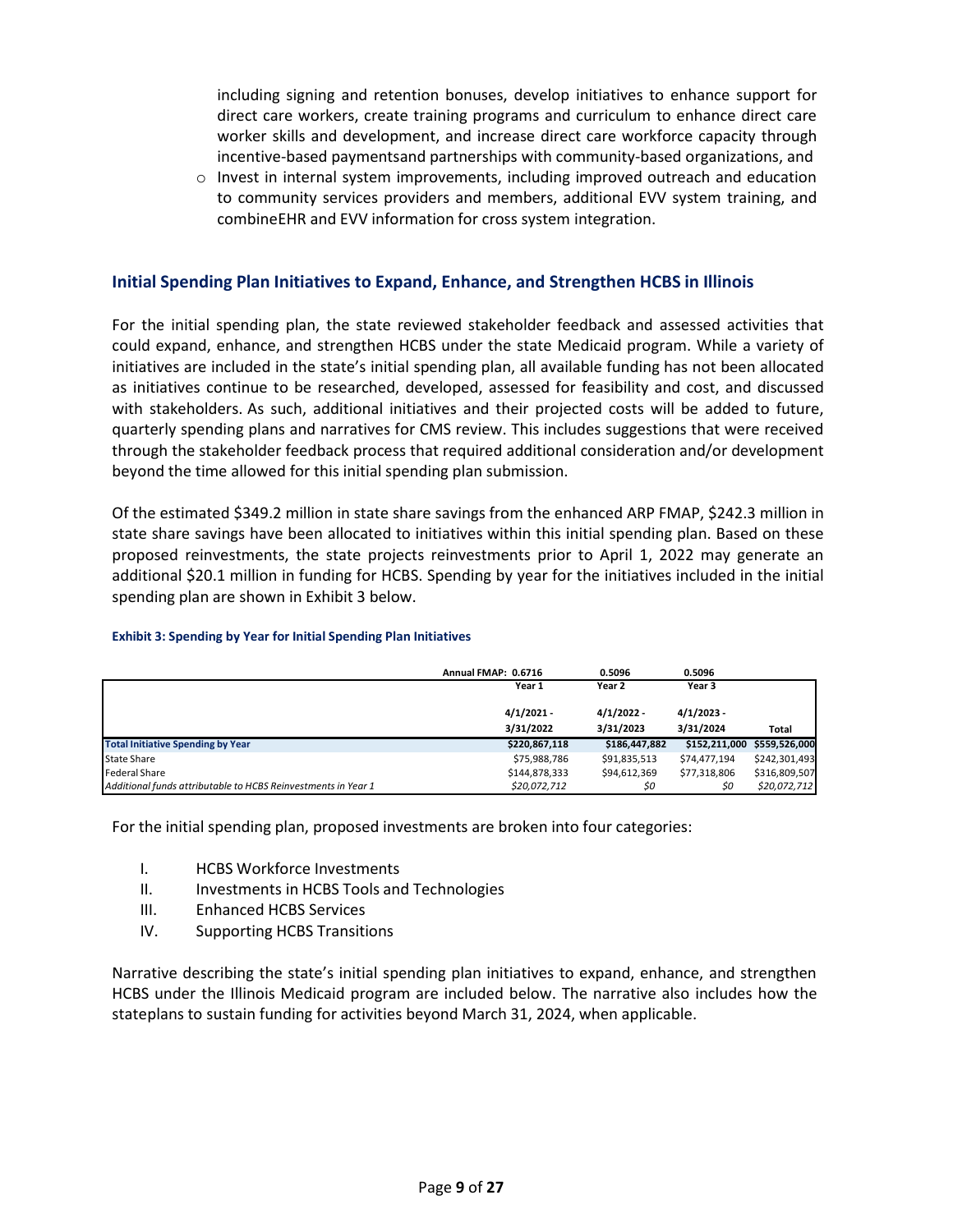# *Initial Spending Plan Narrative, Quarterly Updates, and State Response to Request for Additional Information*

## *I. HCBS Workforce Investments (\$434.7 million)*

### *Aging: Care Coordination Unit Workforce Retention (\$10.5 million) APPROVED 9/29/2021*

These one-time payments would address workforce stabilization and retention of care coordinators through a workforce retention payment to address increased costs as a result of COVID-19. Funding would enable Care Coordination Units (CCUs) to recruit additional staff and stabilize existing staff to meet the demands of returning to providing face-to-face assessments and care coordination services. The payments would improve the timeliness of and improved compliance around waiver metrics, including assessments and reassessments, 60-day closure percentages, and timely follow-up for critical event reporting. Payments would be required to go directly to hiring staff or staff payments to improve the ratio of care coordinators to participants. The Illinois Department on Aging (IDoA) heard from several stakeholders about challenges to retain and maintain an adequate care coordination workforce, especially over the past year due to the pandemic. A minimum amount of funding would be provided to each CCU along with an opportunity to request additional funding, if available. The method which IDoA would compensate CCUs is still in development. This proposal does not include costs beyond March 2024.

### *Quarterly Update—11/01/2021*

*IDoA is developing language for non-competitive grant payments to be distributed to each contracted CCU. These grant agreements will require activities that will aim to increase workforce availability and sustain current staff. There has been no spending for this activity.*

### *Aging: Rate Increases for Care Coordination Units (\$29 million) APPROVED 9/29/2021*

In accordance with recommendations received from the most recent CCU rate study completed in December 2020, which was based on information provided by IDoA's network and fair market rates, IDoA would implement the remaining rate increases recommended in the final report. IDoA also would increase monitoring by further developing existing monitoring tools to analyze and ensure compliance with waiver requirements.

IDoA contracted with Myers and Stauffer LLC in FY19 to conduct an analysis of rates paid to CCUs. Many of these rates had not had an increase in over 20 years. The rate study applied market labor rates to the data provided by CCUs to determine recommended rates for the activities provided by the CCUs. IDoA previously implemented the recommended rate increases to initial assessments and re-assessments; however, the remaining recommended increases have not been implemented. These rate increases would help address workforce stabilization and are expected to improve compliance around waiver metrics and data reporting to IDoA.

IDoA has budgeted \$9 million for the first year and \$10 million for each additional year. Beginning in April 2024, the \$10 million annual cost would become part of IDoA's annual budget. This rate increase would begin as soon as funding is available, with an estimated start date of October 1, 2021.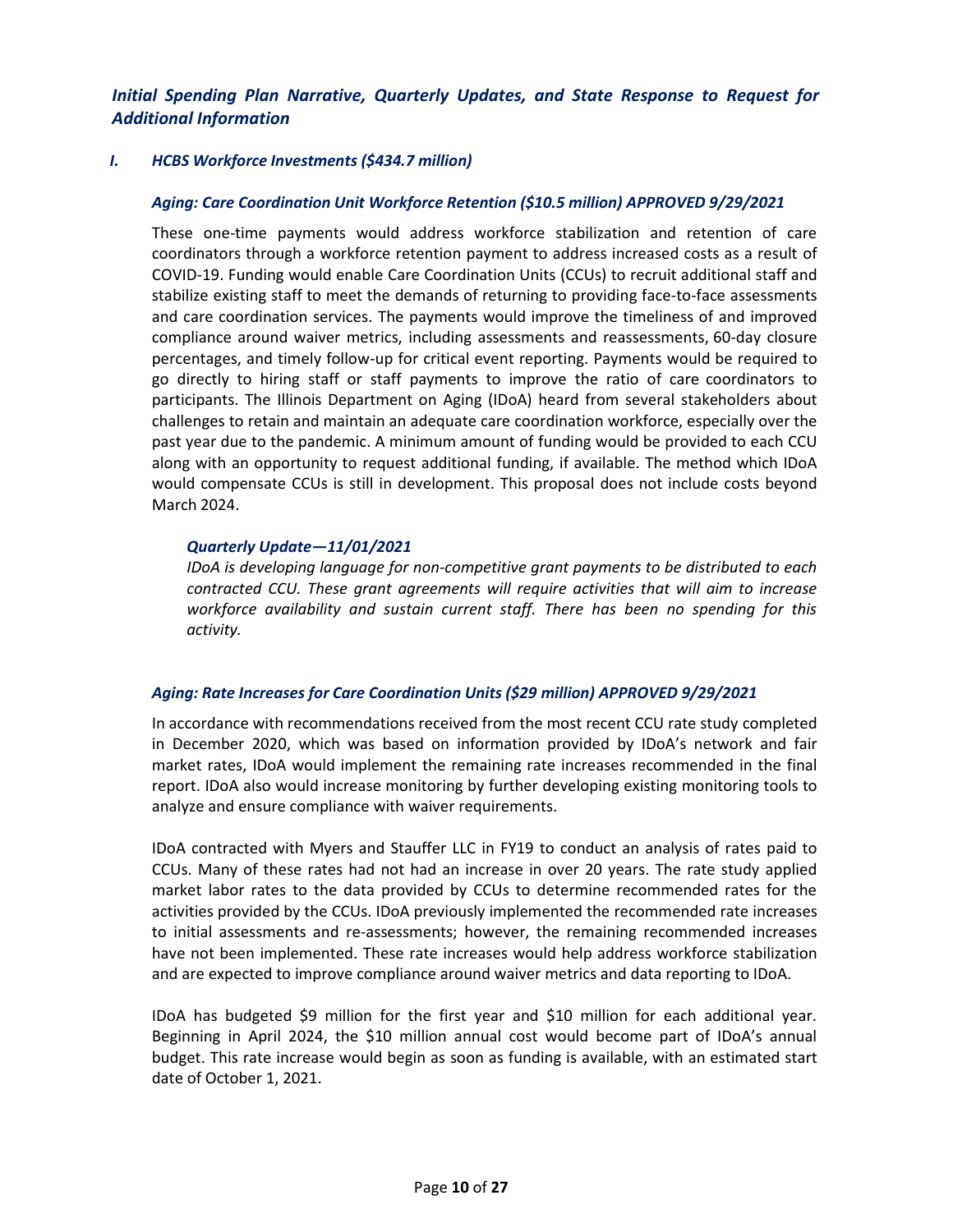### *Quarterly Update—11/01/2021*

*The IDoA is working internally to implement the rate increase. There has been no spending for this activity.*

## *Aging: Adult Day Service Community Outing Offset Payments (\$5.1 million) APPROVED 9/29/2021*

As part of federal HCBS waiver requirements focusing on integrated settings, IDoA and its network Adult Day Service providers (ADS) are committed to ensuring older adults have access to the community at-large during the hours of service provision through scheduled outings. This requirement can be costly as it involves transportation, cost of admission to events, and logistics associated with meaningful community outings. In light of the negative impact of COVID-19 on the ADS provider network, the expected growth in the older adult population, and increasing need, these funds would be provided to ADS providers to off-setthe costs associated with the enhancement of required community outings and to assist with maintaining compliance under the HCBS waiver. IDoA would start these grants as soon as funding is made available, with an estimated payout between October and December of 2021. It is estimated this would cost \$1 million during the first year and \$2 million in future years. The \$2 million in ongoing costs would become part of IDoA's annual budget after March 2024.

### *Quarterly Update—11/01/2021*

*IDoA is currently working with ADS providers to seek feedback about how these funds can best support meaningful community outings for customers. There has been no spending for this activity*.

## *Aging: In-Home Service and Adult Day Service Accelerated Rate Increase (\$10.7 million) APPROVED 9/29/2021*

In response to the negative impact COVID-19 has had on Aging network providers and the availability of workers, IDoA would accelerate the rate increase scheduled to take effect on January 1, 2022 with a start of November 1, 2021. The acceleration of the rate enhancement would provide Community Care Program providers with additional funds to recruit and retain necessary staffing levels to meet the growing demand to meet the needs of the older adult population served by the Community Care Program. The increased rate makes way for hiring of additional staff that are committed to providing quality care to Illinois' most vulnerable older adults. The timing and importance of accelerating the rate increase is magnified by the state's recent guidance allowing for a return to face-to-face service provision under the Illinois Department of Public Health's Phase 5 Restore Illinois Plan.

During the public comment period, IDoA heard from several stakeholders about accelerating this rate increase. The cost for the rate increase beginning 1/1/22 is already included in IDoA's FY22 budget.

#### *Quarterly Update—11/01/2021*

*HFS is preparing an amendment to the currently approved waiver (IL 0143) to authorize this rate increase. The amendment is not substantive. Tribal notification and public comment are not required. The requested approval date of the amendment will be 11/1/21. There has been no spending for this activity*.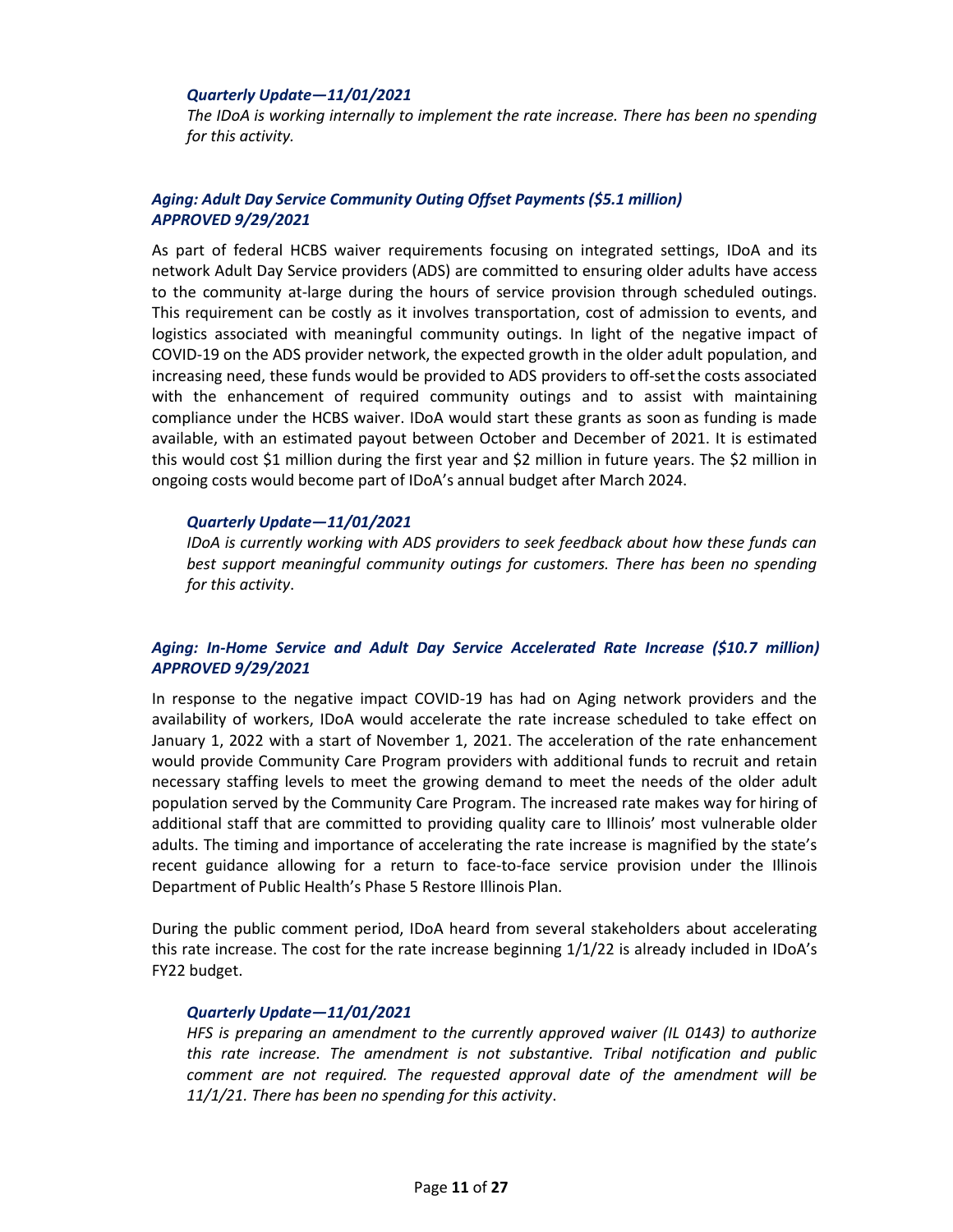## *HFS: Supportive Living Program Per Diem Rate Increase for Workforce Investment (\$80.8 million) APPROVED 9/29/2021*

Supportive Living Program (SLP) providers have struggled during the COVID-19 PHE to hire and maintain staff. This includes licensed nurses, certified nurse aides, activity, housekeeping, and dietary and maintenance staff, all of whom contribute to the provision ofwaiver services. In an effort to assist SLP providers with staff recruitment and retention, the daily SLP rate would be temporarily increased by \$26 per day for 12 months. HFS would provide guidance on how this rate increase could be spent, with allowable activities including salary/wage increases, bonuses, and other employment and hiring incentives. HFS would require reporting on how the funds are spent as well as other metrics for evaluation purposes, such as turnover rates and overtime usage. Public comments received were supportive of funds being used for staff recruitment and retention.

### *Quarterly Update—11/01/2021*

*HFS is preparing an amendment to the currently approved Supportive Living Program waiver (IL 0326) to authorize this rate increase. There has been no spending for this activity.*

## *DHS/DRS: Pandemic Bonus Pay for Individual Providers and Homemakers (\$25.7 million) APPROVED 9/29/2021*

DHS/DRS proposes implementation of pandemic bonus pay for Individual Providers (IPs) who currently serve HSP Customers. The exact allotted amount for each qualified IP would be dependent on collective bargaining. It is estimated that the amount paid to each IP would be between \$500-\$1,000. IP Pandemic Bonus payments could be issued in a single occurrence or over multiple pay periods, as determined via collective bargaining. Allpayments would be made prior to March 31, 2022.

DHS/DRS also proposes implementation of pandemic bonus pay for Homemakers who experienced rate increase delays. Exact amounts would be determined based on utilization during the January through May 2021 period. Calculations would be developed in August 2021 and all payments would be made prior to March 31, 2022. This proposal aligns with stakeholder comments that funding should be used to provide pandemic pay for IPs and Homemakers. Through this proposal, DRS aims to recognize the vital role IPs and Homemakers play in helping customers achieve independence.

### *Quarterly Update—11/01/2021*

*Bonus payments for Individual Providers—DRS is currently negotiating the eligibility requirements with SEIU. DRS is awaiting Union feedback. DRS expects the side letter will be finalized in the coming weeks and then the distribution process will begin. There has been no spending for this activity.*

*Bonus Payments to Homemakers were issued in September 2021. Actual expenditures were \$845,537 split between approximately 80 providers.*

## *DHS/DDD: Extended COVID-19 Rate Increases for Community-Integrated LivingArrangements (CILAs) and Community Day Services (CDS) (\$45.6 million)*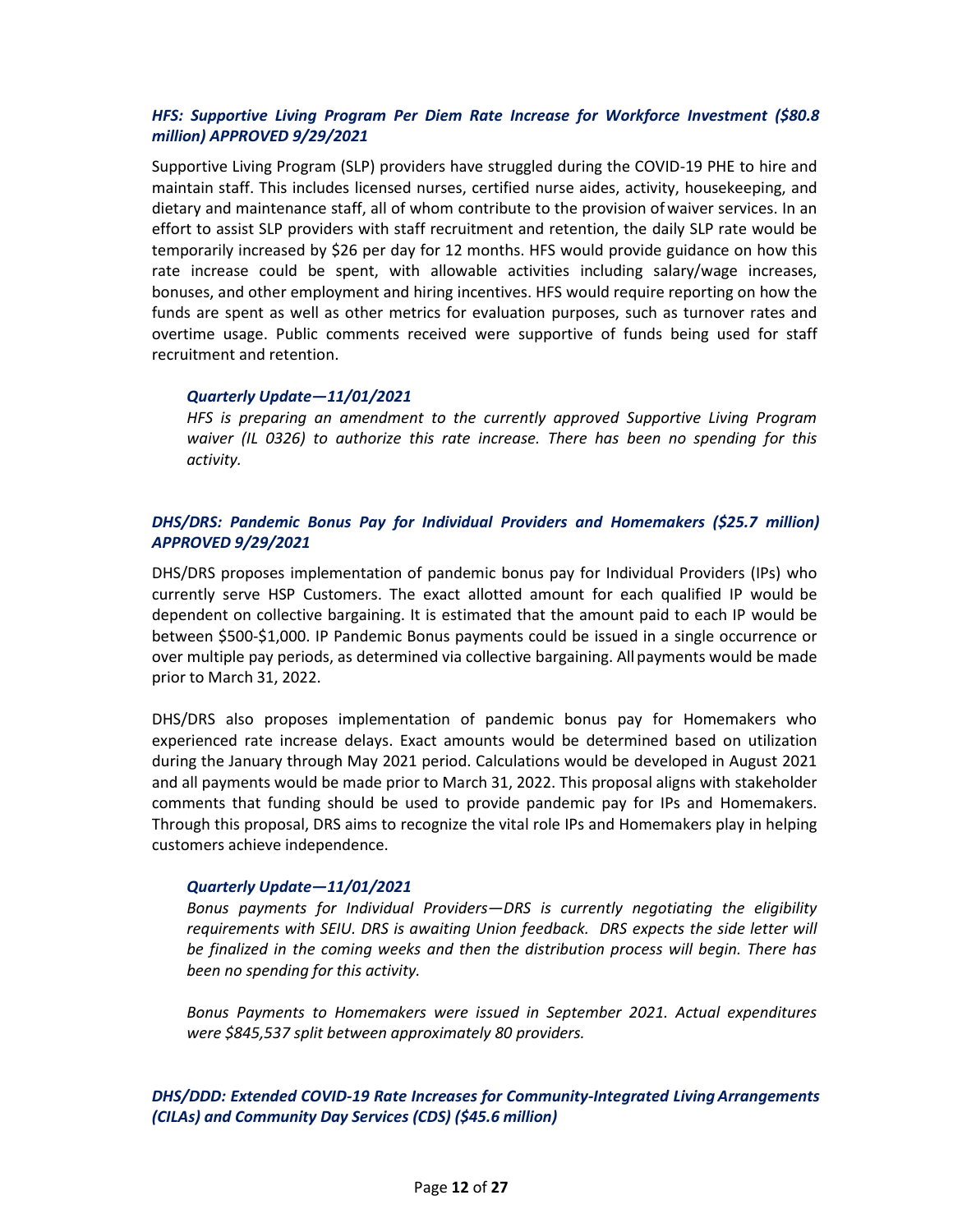The DHS Division of Developmental Disabilities (DDD) proposes extending COVID-19 increases for waiver-funded providers that had been scheduled to end to help with the lasting effects of the pandemic on both small residential settings and larger day program settings. These per diem and hourly increases include a 5% per diem increase for CILAs and a 15% hourly increase for CDS. This proposal is in line with multiple comments submitted through the stakeholder feedback process.

These temporary increases were in effect on March 31, 2021 and were set to end on June 30, 2021. With the enhanced FMAP, DHS/DDD proposes to extend the increases beyond June 30, 2021. The CILA 5% COVID-19 increase extension would be extended by 12 months and the CDS 15% COVID-19 increase would be extended by 6 months.

## *Quarterly Update—11/01/2021*

## *The State is seeking to revise the initial proposal and extend the rate increase.*

*In the initial proposal for the Division of Developmental Disabilities' (DDD) ARP HCBS Enhanced FMAP spending, the DDD proposed extending the COVID-19 rate increases for Community-Integrated Living Arrangements (CILAs) and Community Day Services (CDS). These rate increases were implemented to help providers with the ongoing impacts of the pandemic on residential settings and day program settings. As the pandemic continues to affect these settings and with the nationwide staffing issues (not specific to human services), the staffing crisis that the DD system has been dealing with for 10+ years has only been exacerbated. In response to this, the DDD is proposing to increase the COVID-19 rate increases for CILAs from 5% to 7% for Quarter 2 (October 1 – December 31).*

### *DHS/DDD: Direct Support Professional Rate Increase (\$205.2 million) APPROVED 9/29/2021*

DHS/DDD proposes increasing the Direct Support Professionals (DSPs) rates by \$1.50 per hour in the residential (CILA) and CDS rate methodologies. This would help keep pace with both Statewide minimum wage as well as the City of Chicago minimum wage (which was \$15 per hour effective July 1, 2021). This proposal is in line with multiple comments submitted via HFS' stakeholder feedback process.

The rate increases would begin on January 1, 2022 with an estimated cost of \$22.8 million through March 2022 and an annual cost of \$91.2 million going forward. This rate increase would be permanent so DHS/DDD would sustain the \$1.50 rate increase in DHS' annual budget.

## *Quarterly Update—11/01/2021*

*HFS is preparing an amendment to the currently approved Adults with Developmental Disabilities waiver (IL 0350) to authorize this rate increase. There has been no spending for this activity.*

## *DHS/DDD: Employment First Program (\$5 million) APPROVED 9/29/2021*

DHS/DDD proposes the creation of an Employment First Capacity Building program whichwould provide transformation dollars to CDS provider organizations to help them move towards competitive integrated employment. The funding methodology is still under development. The effective dates for the program would be January 1, 2022 through June30, 2023.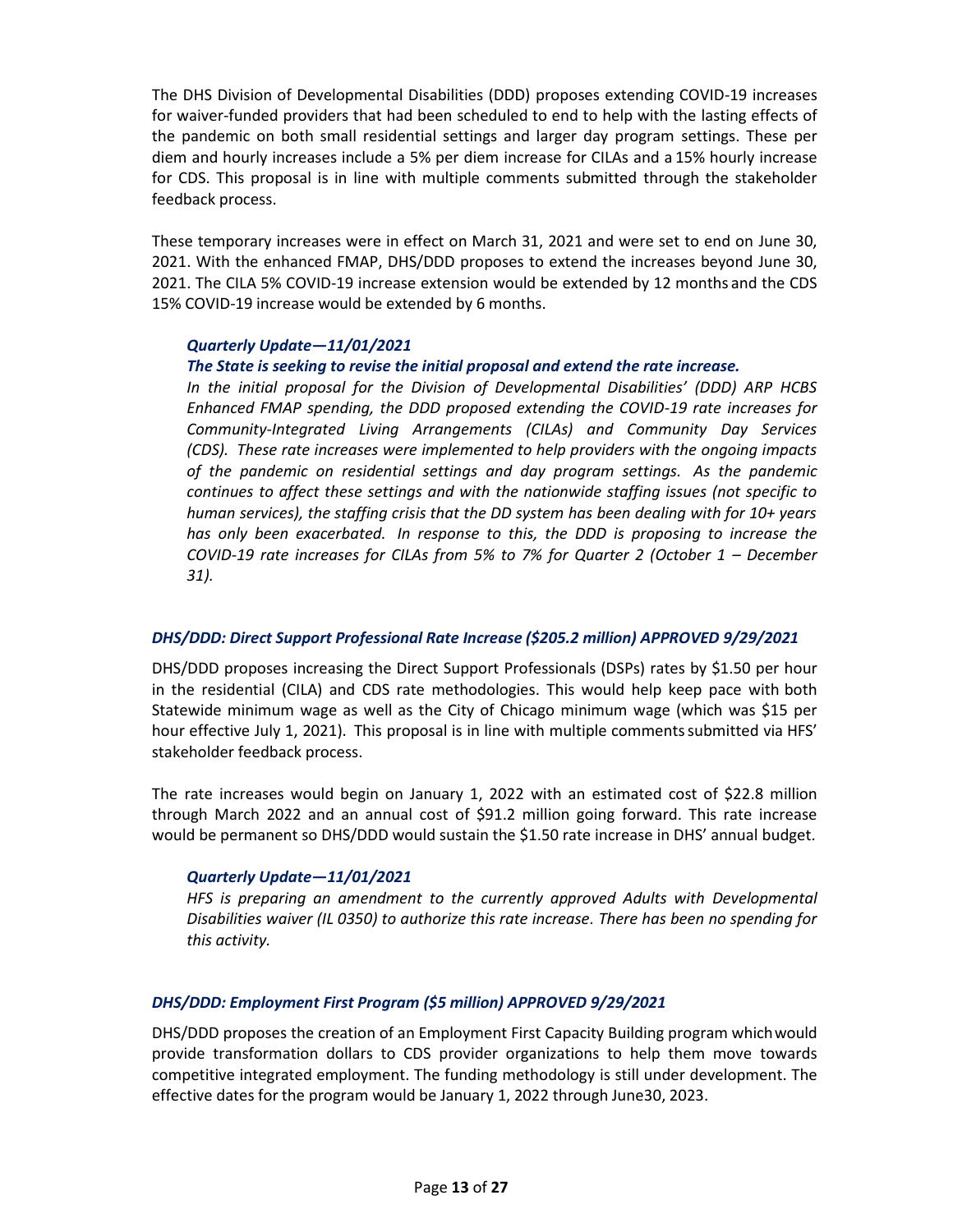### *Quarterly Update—11/01/2021*

*DHS/DDD is developing the Notice of Funding Opportunity (grant application) for this program. There has been no spending for this activity.*

## *UIC/DSCC: Allowing Unlicensed Parents to Be Paid Caregivers (\$2.5 million) APPROVED 9/29/2021*

The University of Illinois Chicago (UIC) Division of Specialized Care for Children (DSCC) proposes to expand consumer direction available in MFTD waiver and the Nursing and Personal Care Services (NPCS) population and allow un-licensed parents to be able to become paid caregivers. The payment to caregivers could be part of the individual's currentresource allocation. A large majority of the 15 comments UIC/DSCC received supported this initiative. UIC/DSCC also recently conducted caregiver focus groups to gain input related to the challenges of caring for their medically complex child at home. The focus groups gave very similar feedback to the public comments regarding families being paid for care and being able to self-direct.

The additional FMAP would be used to support the exploration, development, and implementation of the infrastructure to support the consumer directed care expansion, including quality monitoring, safety assurances, training, and more. Ongoing costs would be \$1.3 million annually for staff salary, benefits, and a fiscal intermediary; these costs would be incorporated into the annual HFS budget after March 2024 as the HFS budget funds the UIC/DSCC HCBS waiver costs.

### *Quarterly Update—11/01/2021*

*UIC/DSCC has begun building the infrastructure for self-direction by requesting technical assistance from CMS. Evaluation of quality controls to ensure health, safety and welfare of the customers who would utilize self-direction by paying unlicensed caregivers are underway. There has been no spending for this activity.*

### *UIC/DSCC: Improved Nurse Training (\$1.5 million) APPROVED 9/29/2021*

UIC/DSCC would improve training for nurses working in the home with medically fragile participants as well as nursing agencies. Improvement and education are needed for those providing self-directed care. Stakeholder feedback included the need for additional nurse training on the unique needs of this medically complex population. UIC/DSCC also hopes that nursing agencies would retain nurses longer if proper training was offered to the agencies and to the nurses as individuals. There are no ongoing costs with this initiative beyond March 2024.

### *Quarterly Update—11/01/2021*

*UIC/DSCC has met with many potential vendors. Vendors have drafted their proposals and submitted to UIC/DSCC. The proposals will be evaluated by a team to ensure all required training aspects are covered and to ensure fiscal accountability. There has been no spending for this activity.*

## *UIC/DSCC: Extend the In-Home Respite Rate Increase Beyond the PHE (\$1.3 million) APPROVED 9/29/2021*

UIC/DSCC proposes to extend the in-home respite waiver service rate increase in Appendix K, which matches the November 2019 nurse rate increase, beyond the COVID-19 PHE. This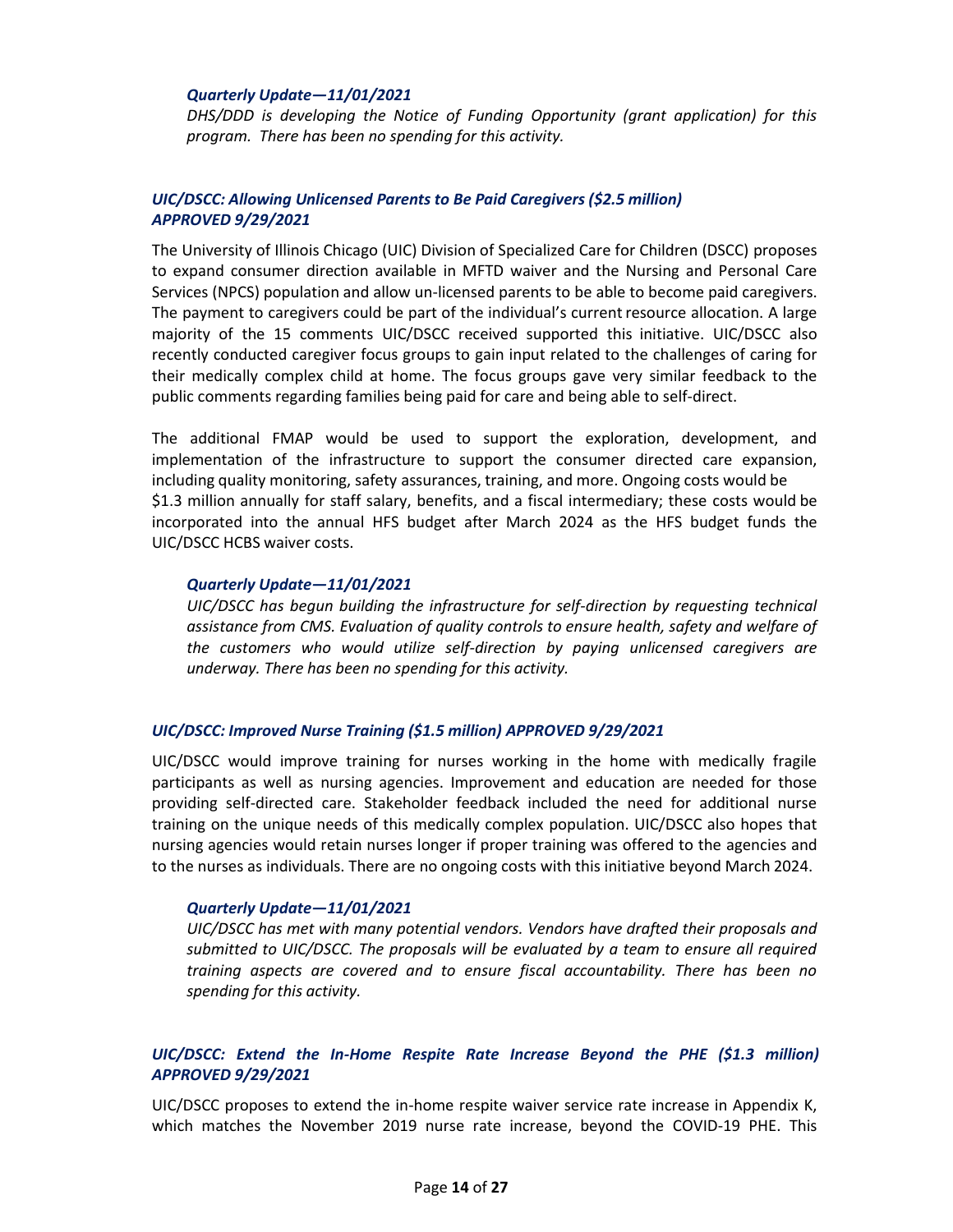initiative recognizes that the same nurses providing nursing care typically also are providing respite services. This rate increase is currently included in the state's approved Appendix K and is set to expire six months after the PHE ends. Assuming the Appendix K rate increase ends June 30, 2022, the enhanced FMAP funding would support a permanent rate increase beginning July 1, 2022 through March 2024.

UIC/DSCC would develop guidance on how this rate increase could be spent. Allowable activities may include salary/wage increases, bonuses, and other employment and hiring incentives. UIC/DSCC also would require reporting on how the funds were spent and may include other metrics for evaluation purposes, such as turnover rates and overtime usage. Ongoing costs would be \$750,000 annually and would be built into the annual HFS budget after March 2024.

### *Quarterly Update—11/01/2021*

*HFS is preparing an amendment to the currently approved MFTD waiver (IL 0278) to authorize this rate increase. There has been no spending for this activity.*

## *UIC DSCC: Nurse Training Rate Increase (\$81,000) APPROVED 9/29/2021*

UIC/DSCC proposes to increase nurse training waiver service rates to match the November 2019 nurse rate increase. This training rate increase would help incentive training for medically fragile waiver participants. UIC/DSCC would develop guidance on how this rate increase could be spent. Allowable activities may include salary/wage increases, bonuses, and other employment and hiring incentives. UIC/DSCC also would require reporting on how the funds were spent and may include other metrics for evaluation purposes, such as turnover rates and overtime usage. Ongoing costs would be \$36,000 annually and would be built into the annual HFS budget after March 2024.

### *Quarterly Update—11/01/2021*

*HFS is preparing an amendment to the currently approved MFTD waiver (IL 0278) to authorize this rate increase. There has been no spending for this activity*

## *HFS/BBH: Provider Support for 1915(i) Waiver Implementation (\$6 million) APPROVED 9/29/2021*

This proposal would support the implementation of new HCBS for N.B. Class Members (children under the age of 21 with intensive behavioral health needs) if the pending 1915(i) State Plan Amendment (SPA) is approved by CMS. These funds would provide financial support to providers for engaging in the initial HCBS program planning and service implementation activities for the 1915(i), including training and onboarding of clinical staff, creating program policies and procedures, and establishing operational infrastructure and processes.

Care Coordination and Support Organizations (CCSOs), as the entities responsible for providing care coordination and support services, would benefit from financial support to help offset the initial costs associated with purchasing a care management platform that allows them to track referrals, monitor customers accessing services through referrals, and monitor clinical outcomes for the customers they serve. The HFS Bureau of Behavioral Health (BBH) anticipates there will be between 32 and 36 CCSOs in addition to an unknown number of Intensive Home-Based and Family Peer Support providers. Covering initial one- time costs would ensure the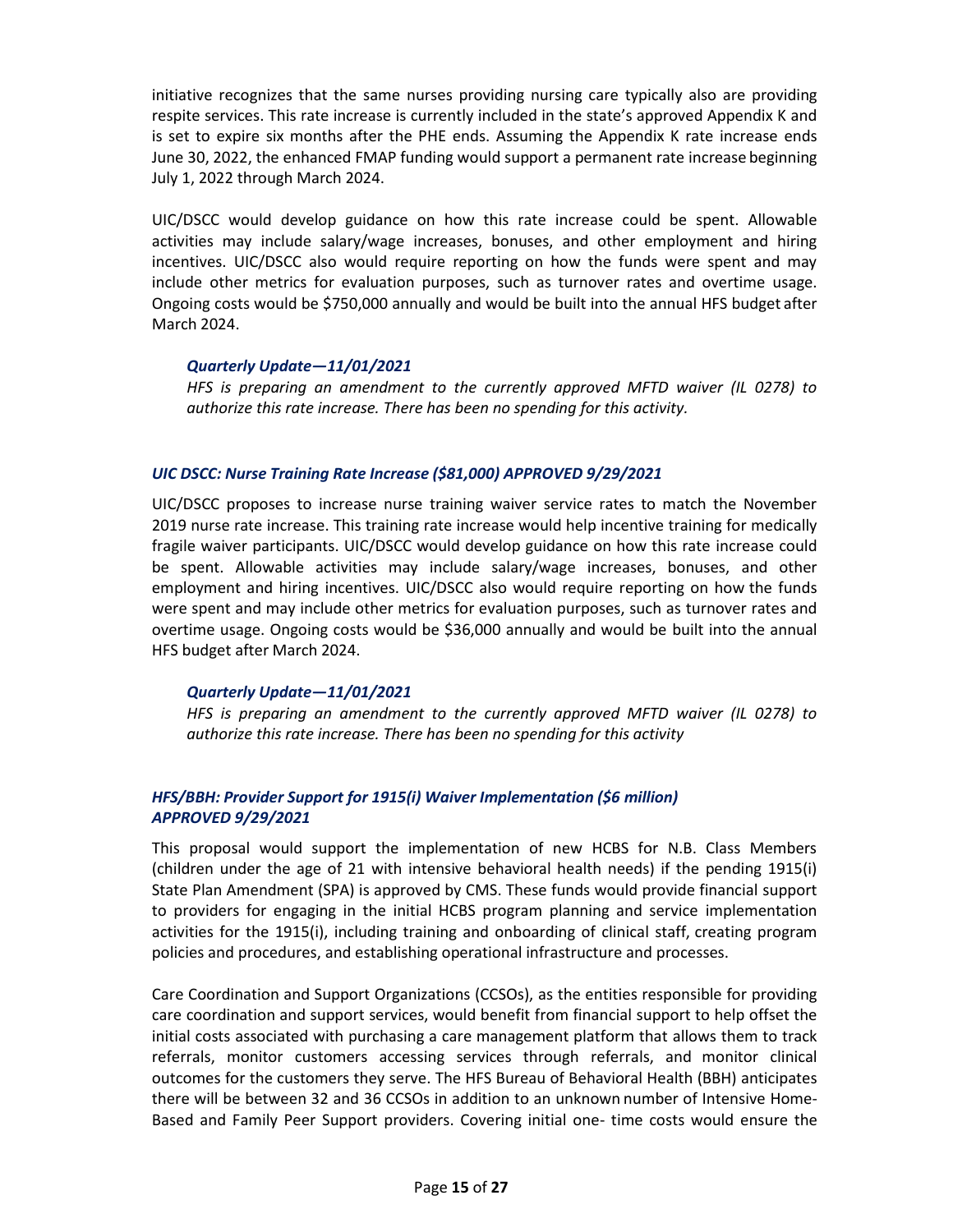additional HCBS are implemented effectively and efficiently.

### *Quarterly Update—11/01/2021*

*The State is working with CMS to gain approval of the 1915(i) State Plan Amendment (SPA). There has been no spending for this activity.*

### *HFS: Supporting Occupational Therapy and Medication Administration Rate Increase (\$5 million) APPROVED 9/29/2021*

As required under the Williams and Colbert Consent Decrees, HFS reviewed rates for services considered essential to supporting individuals transitioning from Nursing Facilities and Specialized Mental Health Rehabilitation Facilities to the community. In its analysis, HFS's actuarial firm identified two services for which rates were deemed insufficient to ensure access and availability: occupational therapy and medication administration. Both services are essential for the safety and well-being of individuals who are adjusting to a more independent setting for long term services and supports. This proposal would implement a rate increase for occupational therapy and medication administration to better support successful transitions. The ongoing \$2.2 million annual cost would be incorporated into the annual HFS budget after March 2024.

#### *Quarterly Update—11/01/2021*

*HFS is working with rate development staff to implement the increases. There has been no spending for this activity.*

### *HFS: Physician Training for Hepatitis C Treatment (\$750,000)*

This funding would support a training initiative to educate and certify primary care physicians to treat customers with Hepatitis C. The number of primary care physicians certified to treat customers with Hepatitis C is limited. As a result, the common practice is for physicians to refer patients to specialists, which can delay the customer's ability to access treatment and lifesaving medication. An expansion of existing training programs, coupled with development of new opportunities, would increase the number of physicians certified to provide treatment at the point of customer diagnosis, resulting in more real-time access to treatment. Funding for this initiative is estimated at \$250,000 annually. Any ongoing costs beyond March 2024 would be incorporated into the HFS budget.

#### *9/29/2021: CMS request for additional information*

*Clearly indicate whether the activities in the following categories are targeted at providers delivering services that are listed in Appendix B of the SMDL or that could be listed in Appendix B (e.g., behavioral health services that are covered under another benefit but could be covered under the rehabilitative services benefit).*

### *11/01/2021: State response*

*We will focus on providers serving populations covered in Appendix B and will also contemplate adding providers of behavioral health services.*

## *Quarterly Update—11/01/2021*

**The State wished to propose a new initiative under Category I. HCBS Workforce**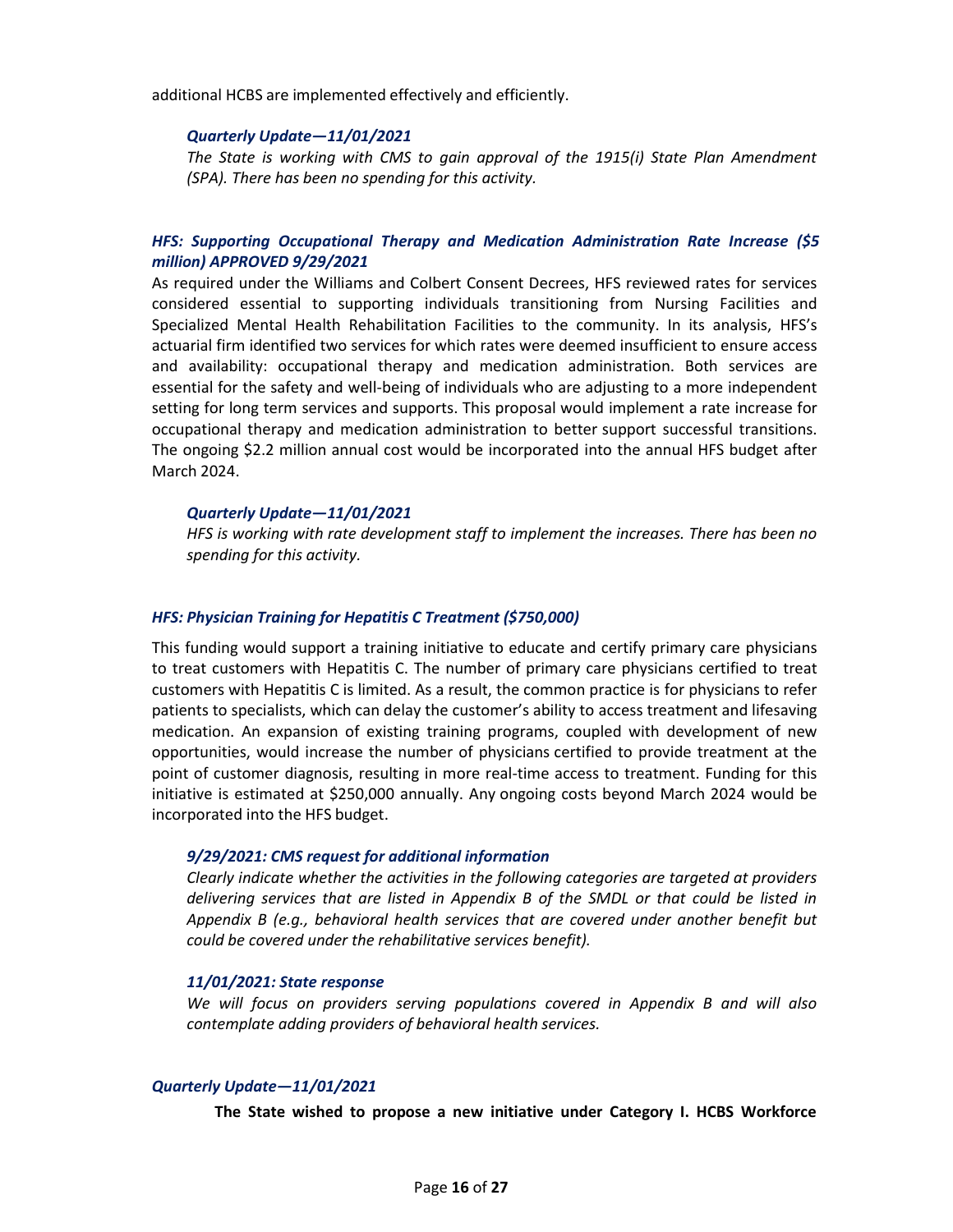#### **Investments:**

## *HFS/BBH: Addressing Behavioral Health Workforce Challenges and Fostering Quality and Innovation*

*In collaboration with the Department of Human Services, Divisions of Mental Health and Substance Use Prevention and Recovery, Healthcare and Family Services (HFS) is requesting CMS approval of a two component approach to address shortages in the behavioral health workforce and to further foster quality and innovation in service delivery. HFS is proposing to spend approximately \$20 million in enhanced HCBS FMAP receipts for each component, yielding a total of just over \$40 million.*

*Providers enrolled as Community Mental Health Centers, Behavioral Health Clinics or as providers of Substance Use Disorder services will qualify to receive Workforce Challenge funding. This funding can be used to address staffing stabilization, retention, recruitment and related purposes important to ensuring access to critically-need behavioral health services for the state's Medicaid customers. Fostering Innovation and Quality payments can be used for the creation and expansion of new services, service delivery mechanisms or enhanced provider capacity and will benefit the same provider types as the Workforce Challenge funding described above.*

*We are proposing to spend approximately \$40 million on this initiative (a 15% enhancement on the 3-year average). This will be done in two buckets of about \$20 million (\$40.8 total.) This increased spending, when coupled with other rate increases and stability payments expended over the pandemic, will provide a significant infusion of revenue and allow providers to create improvements in access in addition to stabilizing the workforce.*

Funding broken out by year through March 31, 2024 for HCBS workforce investments is included belowin Exhibit 4.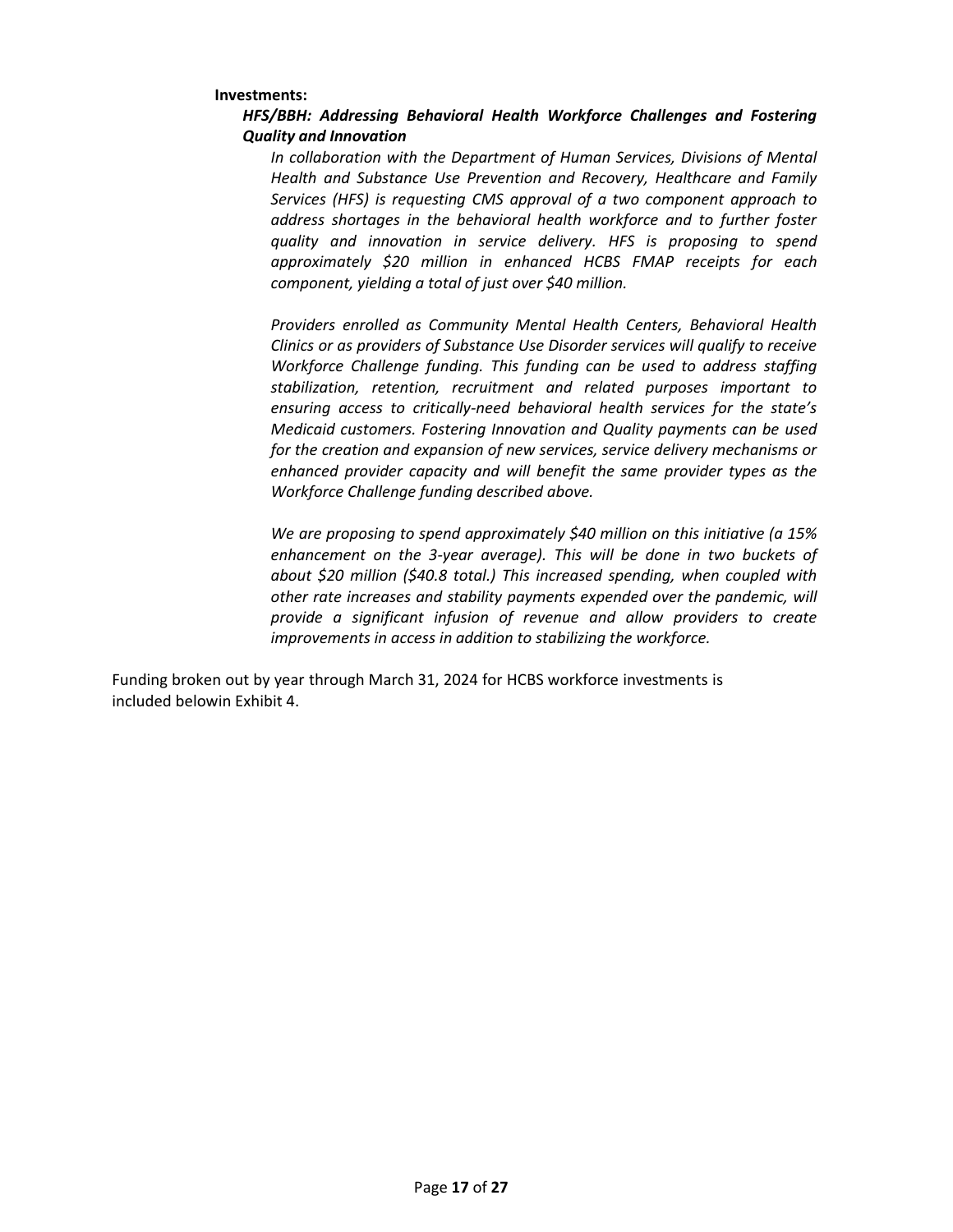## **Exhibit 4: Initial Spending Plan HCBS Workforce Investments**

|                                                                                                                                       | <b>Annual FMAP:</b><br>0.6716 | 0.5096                     | 0.5096                 |                             |
|---------------------------------------------------------------------------------------------------------------------------------------|-------------------------------|----------------------------|------------------------|-----------------------------|
|                                                                                                                                       | Year 1                        | Year 2                     | Year 3                 |                             |
|                                                                                                                                       |                               |                            |                        |                             |
|                                                                                                                                       | $4/1/2021 -$                  | $4/1/2022 -$               | $4/1/2023$ -           |                             |
|                                                                                                                                       | 3/31/2022                     | 3/31/2023                  | 3/31/2024              | Total                       |
| <b>I. HCBS Workforce Investments</b>                                                                                                  |                               |                            |                        | \$434,681,000               |
| Aging: Care Coordination Unit Workforce Retention<br><b>State Share</b>                                                               | \$10,500,000<br>\$3,448,200   | \$0<br>\$0                 | \$0<br>\$0             | \$10,500,000<br>\$3,448,200 |
| <b>Federal Share</b>                                                                                                                  | \$7,051,800                   | \$0                        | \$0                    | \$7,051,800                 |
| Additional Funds Attributable to HCBS Reinvestments in Year 1                                                                         | \$1,050,000                   | \$0                        | \$0                    | \$1,050,000                 |
| Aging: Rate Increases for Care Coordination Units                                                                                     | \$9,000,000                   | \$10,000,000               | \$10,000,000           | \$29,000,000                |
| <b>State Share</b>                                                                                                                    | \$2,955,600                   | \$4,904,000                | \$4,904,000            | \$12,763,600                |
| <b>Federal Share</b>                                                                                                                  | \$6,044,400                   | \$5,096,000                | \$5,096,000            | \$16,236,400                |
| Additional Funds Attributable to HCBS Reinvestments in Year 1                                                                         | \$900,000                     | \$0                        | \$0                    | \$900,000                   |
| Aging: Adult Day Services Community Outing Offset Payments                                                                            | \$1,050,000                   | \$2,000,000                | \$2,000,000            | \$5,050,000                 |
| <b>State Share</b>                                                                                                                    | \$344,820                     | \$980,800                  | \$980,800              | \$2,306,420                 |
| <b>Federal Share</b>                                                                                                                  | \$705,180                     | \$1,019,200                | \$1,019,200            | \$2,743,580                 |
| Additional Funds Attributable to HCBS Reinvestments in Year 1                                                                         | \$105,000                     | \$0                        | \$0                    | \$105,000                   |
| Aging: In-Home Service and Adult Day Service Accelerated Rate Increase                                                                | \$10,700,000                  | \$0                        | \$0                    | \$10,700,000                |
| <b>State Share</b><br><b>Federal Share</b>                                                                                            | \$3,513,880<br>\$7,186,120    | \$0<br>\$0                 | \$0<br>\$0             | \$3,513,880<br>\$7,186,120  |
| Additional Funds Attributable to HCBS Reinvestments in Year 1                                                                         | \$1,070,000                   | \$0                        | \$0                    | \$1,070,000                 |
| HFS: SLF Per Diem Rate Increase for Workforce Investment                                                                              | \$71,068,118                  | \$9,731,882                | \$0                    | \$80,800,000                |
| <b>State Share</b>                                                                                                                    | \$23,338,770                  | \$4,772,515                | \$0                    | \$28,111,285                |
| <b>Federal Share</b>                                                                                                                  | \$47,729,348                  | \$4,959,367                | \$0                    | \$52,688,715                |
| Additional Funds Attributable to HCBS Reinvestments in Year 1                                                                         | \$7,106,812                   | \$0                        | \$0                    | \$7,106,812                 |
| DHS/DRS: Pandemic Bonus Pay for Individual Providers and Homemakers                                                                   | \$25,700,000                  | \$0                        | \$0                    | \$25,700,000                |
| <b>State Share</b>                                                                                                                    | \$8,439,880                   | \$0                        | \$0                    | \$8,439,880                 |
| <b>Federal Share</b>                                                                                                                  | \$17,260,120                  | \$0                        | \$0                    | \$17,260,120                |
| Additional Funds Attributable to HCBS Reinvestments in Year 1                                                                         | \$2,570,000                   | \$0                        | \$0                    | \$2,570,000                 |
| DHS/DDD: Extend COVID-19 CILA 5% Rate Increase                                                                                        | \$26,100,000                  | \$8,700,000                | \$0                    | \$34,800,000                |
| <b>State Share</b><br><b>Federal Share</b>                                                                                            | \$8,571,240                   | \$4,266,480                | \$0<br>\$0             | \$12,837,720                |
| Additional Funds Attributable to HCBS Reinvestments in Year 1                                                                         | \$17,528,760<br>\$2,610,000   | \$4,433,520<br>\$0         | \$0                    | \$21,962,280<br>\$2,610,000 |
| DHS/DDD: Extend COVID-19 CDS 15% Rate Increase                                                                                        | \$10,800,000                  | \$0                        | \$0                    | \$10,800,000                |
| <b>State Share</b>                                                                                                                    | \$3,546,720                   | \$0                        | \$0                    | \$3,546,720                 |
| <b>Federal Share</b>                                                                                                                  | \$7,253,280                   | \$0                        | \$0                    | \$7,253,280                 |
| Additional Funds Attributable to HCBS Reinvestments in Year 1                                                                         | \$1,080,000                   | \$0                        | \$0                    | \$1,080,000                 |
| DHS/DDD: Direct Support Professional Rate Increase                                                                                    | \$22,800,000                  | \$91,200,000               | \$91,200,000           | \$205,200,000               |
| <b>State Share</b>                                                                                                                    | \$7,487,520                   | \$44,724,480               | \$44,724,480           | \$96,936,480                |
| <b>Federal Share</b>                                                                                                                  | \$15,312,480                  | \$46,475,520               | \$46,475,520           | \$108,263,520               |
| Additional Funds Attributable to HCBS Reinvestments in Year 1                                                                         | \$2,280,000                   | \$0                        | \$0                    | \$2,280,000                 |
| DHS/DDD: Employment First Capacity Building Program (Admin Match Rate)                                                                | \$830,000                     | \$3,330,000                | \$830,000              | \$4,990,000                 |
| <b>State Share</b><br><b>Federal Share</b>                                                                                            | \$415,000<br>\$415,000        | \$1,665,000<br>\$1,665,000 | \$0<br>\$415,000       | \$2,080,000<br>\$2,495,000  |
| Additional Funds Attributable to HCBS Reinvestments in Year 1                                                                         | \$0                           | \$0                        | \$0                    | \$0                         |
| UIC/DSCC: Allowing Unlicensed Parents to be Paid Caregivers (Admin Match Rate)                                                        | \$400,000                     | \$600,000                  | \$1,500,000            | \$2,500,000                 |
| <b>State Share</b>                                                                                                                    | \$200,000                     | \$300,000                  | \$750,000              | \$1,250,000                 |
| <b>Federal Share</b>                                                                                                                  | \$200,000                     | \$300,000                  | \$750,000              | \$1,250,000                 |
| Additional Funds Attributable to HCBS Reinvestments in Year 1                                                                         | \$0                           | \$0                        | \$0                    | \$0                         |
| UIC/DSCC: Improved Nurse Training (Admin Match Rate)                                                                                  | \$1,200,000                   | \$300,000                  | \$0                    | \$1,500,000                 |
| <b>State Share</b>                                                                                                                    | \$600,000                     | \$150,000                  | \$0                    | \$750,000                   |
| <b>Federal Share</b>                                                                                                                  | \$600,000                     | \$150,000                  | \$0                    | \$750,000                   |
| Additional Funds Attributable to HCBS Reinvestments in Year 1                                                                         | \$0                           | \$0                        | \$0                    | \$0                         |
| UIC/DSCC: Extend In-Home Respite Rate Increase Beyond the PHE<br><b>State Share</b>                                                   | \$0<br>\$0                    | \$560,000                  | \$750,000              | \$1,310,000                 |
| <b>Federal Share</b>                                                                                                                  | \$0                           | \$274,624<br>\$285,376     | \$367,800<br>\$382,200 | \$642,424<br>\$667,576      |
| Additional Funds Attributable to HCBS Reinvestments in Year 1                                                                         | \$0                           | \$0                        | \$0                    | \$0                         |
| UIC/DSCC: Nurse Training Rate Increase                                                                                                | \$9,000                       | \$36,000                   | \$36,000               | \$81,000                    |
| <b>State Share</b>                                                                                                                    | \$2,956                       | \$17,654                   | \$17,654               | \$38,264                    |
| <b>Federal Share</b>                                                                                                                  | \$6,044                       | \$18,346                   | \$18,346               | \$42,736                    |
| Additional Funds Attributable to HCBS Reinvestments in Year 1                                                                         | \$900                         | \$0                        | \$0                    | \$900                       |
| HFS/BBH: Provider Support for 1915(i) Waiver Implementation (Admin Match Rate)                                                        | \$4,000,000                   | \$1,500,000                | \$500,000              | \$6,000,000                 |
| <b>State Share</b>                                                                                                                    | \$2,000,000                   | \$750,000                  | \$250,000              | \$3,000,000                 |
| <b>Federal Share</b>                                                                                                                  | \$2,000,000                   | \$750,000                  | \$250,000              | \$3,000,000                 |
| Additional Funds Attributable to HCBS Reinvestments in Year 1                                                                         | \$0                           | \$0                        | \$0                    | \$0                         |
| HFS: Occupational Therapy and Medication Administration Rate Increase                                                                 | \$600,000                     | \$2,200,000                | \$2,200,000            | \$5,000,000                 |
| <b>State Share</b>                                                                                                                    | \$197,040                     | \$1,078,880                | \$1,078,880            | \$2,354,800                 |
| <b>Federal Share</b>                                                                                                                  | \$402,960                     | \$1,121,120                | \$1,121,120            | \$2,645,200                 |
| Additional Funds Attributable to HCBS Reinvestments in Year 1<br>HFS: Physician Training for Hepatitis C Treatment (Admin Match Rate) | \$60,000<br>\$250,000         | Ş0<br>\$250,000            | \$0<br>\$250,000       | \$60,000<br>\$750,000       |
| <b>State Share</b>                                                                                                                    | \$125,000                     | \$125,000                  | \$125,000              | \$375,000                   |
| <b>Federal Share</b>                                                                                                                  | \$125,000                     | \$125,000                  | \$125,000              | \$375,000                   |
| Additional Funds Attributable to HCBS Reinvestments in Year 1                                                                         | \$0                           | \$0                        | \$0                    | \$0                         |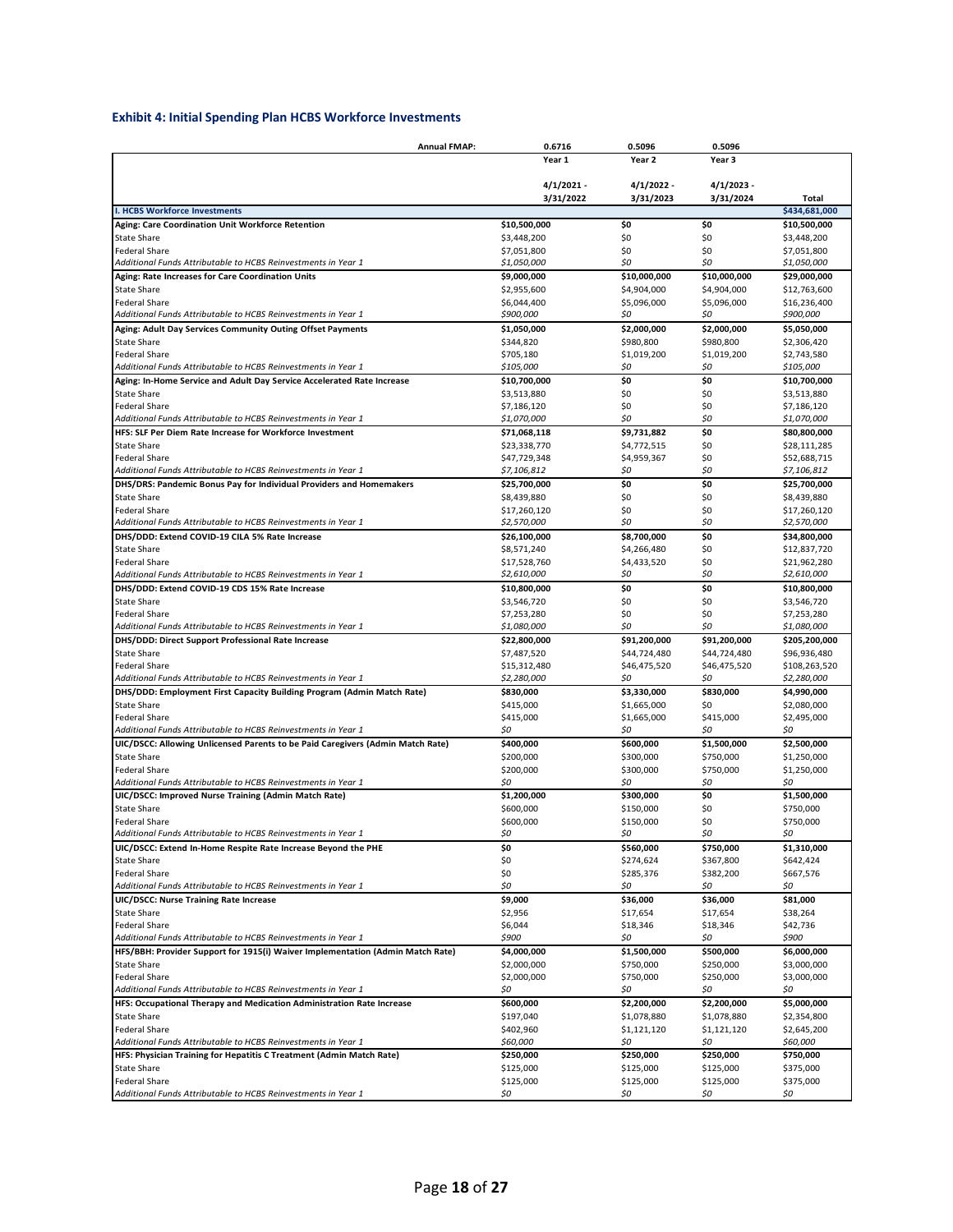### *II. Investments in Tools & Technology (\$26 million)*

### *DHS/DRS: Customer and Provider Matching Application (\$5.5 million) APPROVED 9/29/2021*

DHS/DRS proposes to implement an application that allows customers to identify and begin the employment process with a verified IP. At a minimum, the services within the application would include the technology platform, provider outreach, and user support to both customers and providers. If a Request for Proposal (RFP) is necessary, it would be awarded no later than December 31, 2022. This proposal aligns with stakeholder comments that funding be used to create an application that matches providers to customers. DHS/DRS considers this proposal to be a long-term systemic investment that would solidify the foundation of the waiver program by giving individuals access to as much information and as many resources as possible. DHS/DRS does not estimate any ongoing costs beyond March 2024 for this proposal.

## *Quarterly Update—11/01/2021*

*DHS/DRS is currently working with procurement staff to determine the best approach to obtaining this tool and is also considering whether the tool should be included in a larger infrastructure upgrade. There has been no spending for this activity.*

## *HFS: Community Health Assessment Tool (\$10 million)*

The state will replace the outdated Determination of Need (DON) instrument currently used to determine Level of Care eligibility for long term care services through Medicaid (nursing facility and Aging and DHS/DRS HCBS waivers) with the Community Health Assessment (CHA). Funds will be used to support the rollout of the CHA across sister agencies responsible for conducting Level of Care eligibility assessments. This funding support will include training state and contracted agency staff, technology enhancement, building system interfaces, and creating the necessary infrastructure (*e.g.,* Help Desk user support) to support the implementation of the new assessment tool. This initiative aligns with stakeholder feedback on the need to update the outdated DON instrument. After March 2024, the annual ongoing costs of \$5 million will be incorporated into the annual HFS budget.

### *9/29/2021: CMS request for additional information*

*Confirm that the "HFS Community Health Assessment Tool" activity will not impose stricter eligibility standards, methodologies or procedures for HCBS programs and services than were in place on April 1, 2021.*

### *11/01/2021: State response*

*The HFS Community Health Assessment Tool will not impose stricter eligibility standards, methodologies, or procedures for HCBS programs and services than were in place on April 1, 2021, but rather more accurately assess clinical need and behavioral needs, which the eligibility tool does not.*

### *UIC/DSCC: Nursing Vacancy Portal (\$450,000) APPROVED 9/29/2021*

UIC/DSCC proposes to develop a portal in which nursing agencies can communicate needs for open shifts in need of coverage. The nursing agencies would also be able to post nurse availability for families and care coordinators to see. The website also would allow MFTD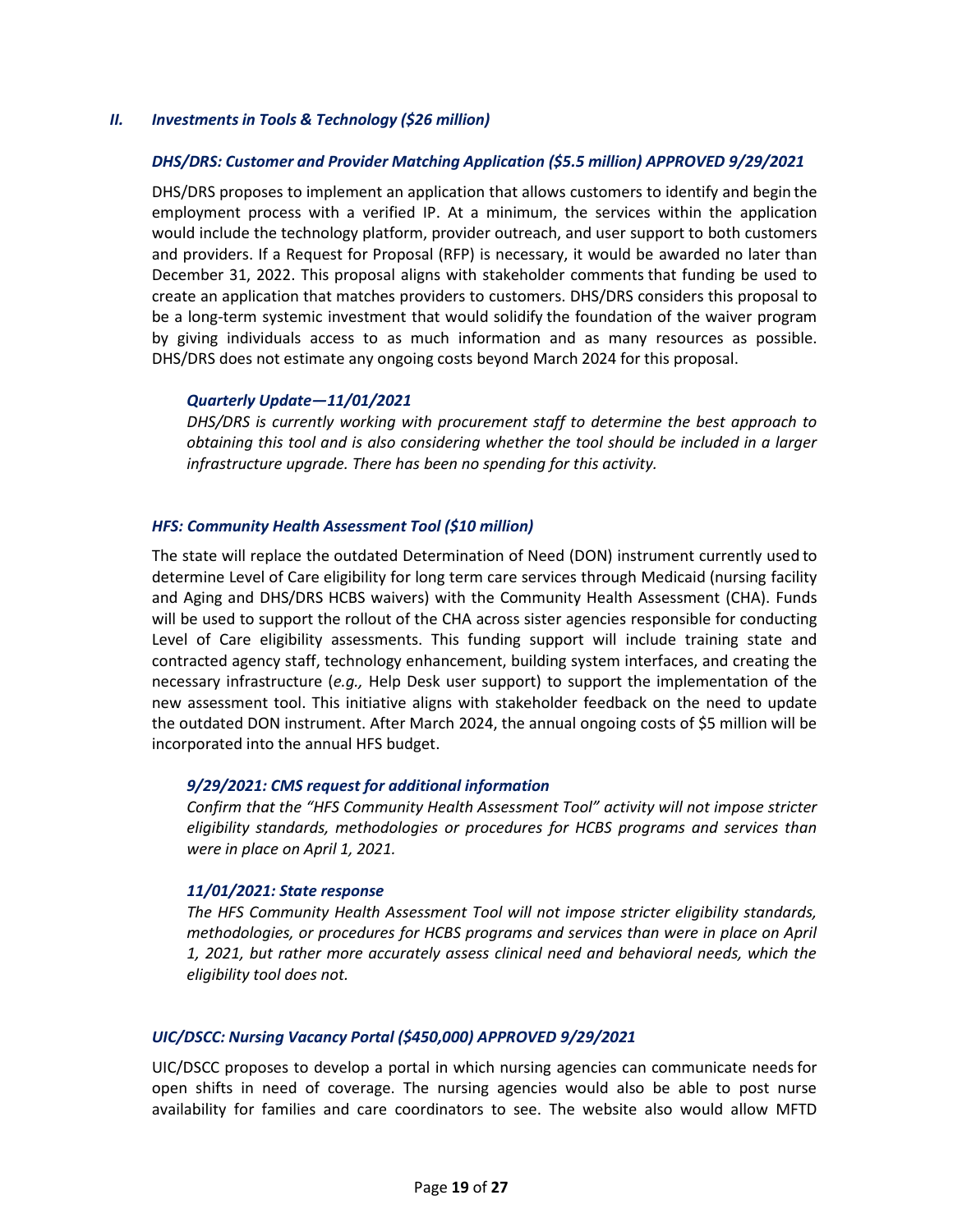families to post shifts that they need filled, allowing nursing agencies to see needs individually, by county, and statewide. The goal of the proposed nurse vacancy portal is to help families see nurses available and for agencies to see shifts that need to be filled. Ongoing costs would be \$240,000 annually and would be built into HFS' annualbudget beyond March 2024.

### *Quarterly Update—11/01/2021*

*UIC/DSCC has done much work on this portal. A vendor has been identified who has outlined the requirements for this project. Requirement sessions have been completed. Currently, vendor is working on designing the screens for this portal. There has been no spending for this activity.*

## *HFS/BBH: Provider Grants to Update Technology in Conjunction with ADT (\$10 million)*

This initiative would provide grant funding to providers to update their technological infrastructure in conjunction with the new Admission, Discharge, Transfer (ADT) system rollout. It would prioritize rural and underserved areas of the state to help ensure providers in those areas can access and use the new ADT system. This proposal does not anticipate ongoing costs beyond March 2024.

## *9/29/2021: CMS request for additional information*

*Clearly indicate whether the activities in the following categories are targeted at providers delivering services that are listed in Appendix B of the SMDL or that could be listed in Appendix B (e.g., behavioral health services that are covered under another benefit but could be covered under the rehabilitative services benefit).*

### *11/01/2021: State response*

*The activities will be targeted to providers who offer services listed in Appendix B of the SMDL, and will benefit from ADT notification, such as home health care, personal care services, case management, rehabilitative services, and private duty nursing.*

Funding broken out by year through March 31, 2024 for investments in HCBS tools and technology is included below in Exhibit 5.

#### **Exhibit 5: Initial Spending Plan Investments in HCBS Tools & Technology**

|                                                                                          | <b>Annual FMAP:</b> | 0.6716                    | 0.5096                    | 0.5096                    |              |
|------------------------------------------------------------------------------------------|---------------------|---------------------------|---------------------------|---------------------------|--------------|
|                                                                                          |                     | Year 1                    | Year 2                    | Year 3                    |              |
|                                                                                          |                     | $4/1/2021$ -<br>3/31/2022 | $4/1/2022$ -<br>3/31/2023 | $4/1/2023 -$<br>3/31/2024 | <b>Total</b> |
| II. Investments in HCBS Tools & Technology                                               |                     |                           |                           |                           | \$25,950,000 |
| DHS/DRS: Customer and Provider Matching Application (Admin Match Rate)                   |                     | \$0                       | \$3,500,000               | \$2,000,000               | \$5,500,000  |
| <b>State Share</b>                                                                       |                     | \$0                       | \$1,750,000               | \$1,000,000               | \$2,750,000  |
| <b>Federal Share</b>                                                                     |                     | \$0                       | \$1,750,000               | \$1,000,000               | \$2,750,000  |
| Additional Funds Attributable to HCBS Reinvestments in Year 1                            |                     | 50                        | \$0                       | \$0                       | \$0          |
| HFS: Community Health Assessment Tool (Admin Match Rate)                                 |                     | \$500,000                 | \$4,500,000               | \$5,000,000               | \$10,000,000 |
| <b>State Share</b>                                                                       |                     | \$250,000                 | \$2,250,000               | \$2,500,000               | \$5,000,000  |
| <b>Federal Share</b>                                                                     |                     | \$250,000                 | \$2,250,000               | \$2,500,000               | \$5,000,000  |
| Additional Funds Attributable to HCBS Reinvestments in Year 1                            |                     | \$0                       | \$0                       | \$0                       | SO I         |
| UIC/DSCC: Nursing Vacancy Portal (Admin Match Rate)                                      |                     | \$210,000                 | \$120,000                 | \$120,000                 | \$450,000    |
| <b>State Share</b>                                                                       |                     | \$105,000                 | \$60,000                  | \$60,000                  | \$225,000    |
| <b>Federal Share</b>                                                                     |                     | \$105,000                 | \$60,000                  | \$60,000                  | \$225,000    |
| Additional Funds Attributable to HCBS Reinvestments in Year 1                            |                     | \$0                       | \$0                       | \$0                       | \$0          |
| HFS/BBH: Provider Grants to Update Technology in Conjunction with ADT (Admin Match Rate) |                     | \$2,000,000               | \$5,000,000               | \$3,000,000               | \$10,000,000 |
| <b>State Share</b>                                                                       |                     | \$1,000,000               | \$2,500,000               | \$1,500,000               | \$5,000,000  |
| <b>Federal Share</b>                                                                     |                     | \$1,000,000               | \$2,500,000               | \$1,500,000               | \$5,000,000  |
| Additional Funds Attributable to HCBS Reinvestments in Year 1                            |                     | \$0                       | \$0                       | \$0                       | \$0          |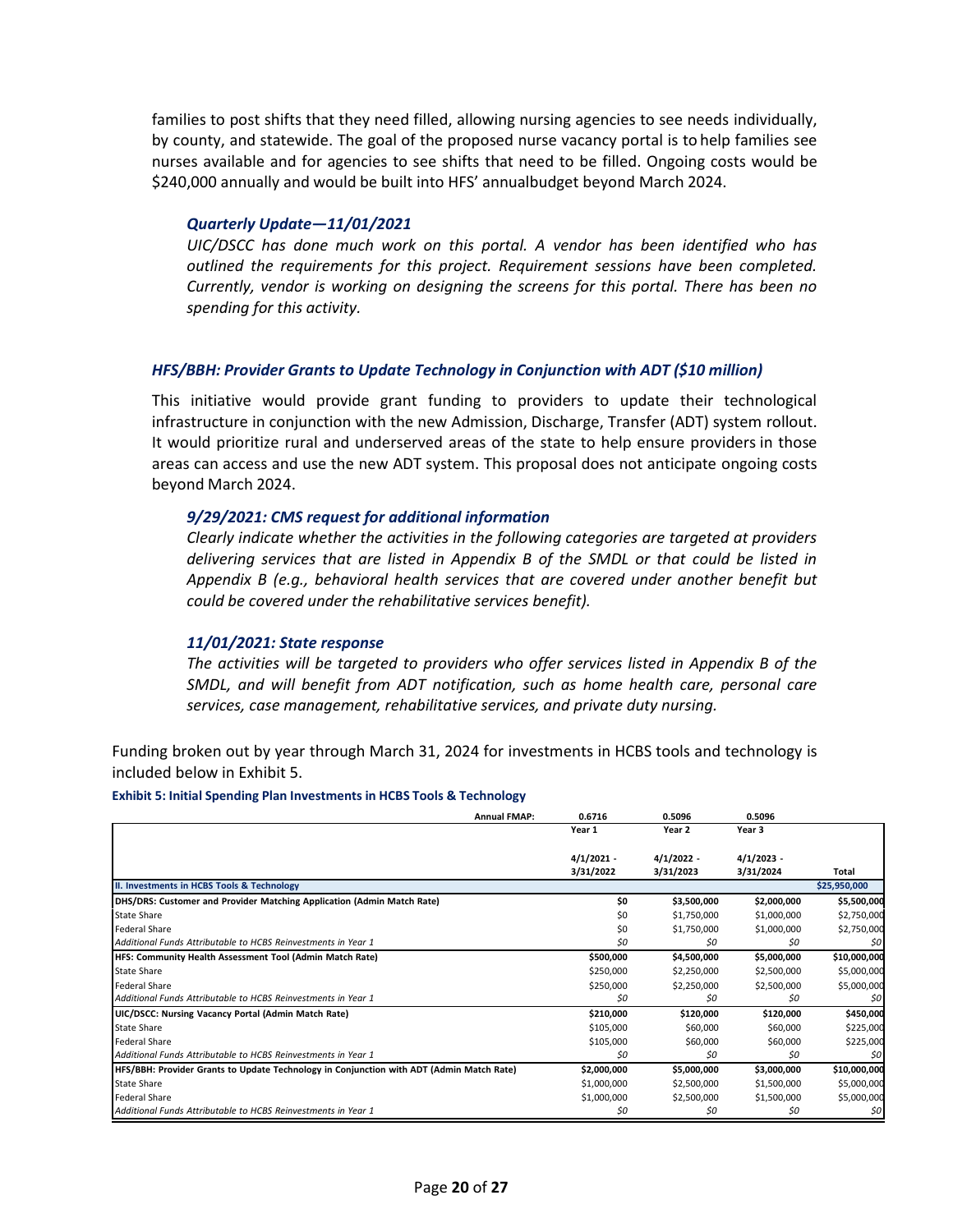### *III. Enhanced HCBS Services (\$89.8 million)*

### *DHS/DDD: One-Time Funding for Expanded Support (\$5 million)*

DHS/DDD proposes funding increases for children and adults in the DHS/DDD HCBS waiversto allow for one-time funding for assistive technology, home modifications, and vehicle modifications. This would be above and beyond what is currently available in the waivers and could allow for an expanded use of technologies, including remote supports. This proposal is in line with multiple comments submitted through the stakeholder feedback process. The additional funding would be provided between July 1, 2021 through June 30, 2022. This proposal does not include ongoing costs beyond March 2024.

### *9/29/2021: CMS request for additional information*

*Clearly indicate whether your state plans to pay for ongoing internet connectivity costs as part this activity.*

*11/01/2021: State response The State is withdrawing this proposal.*

## *Aging: New Assistive Technology/Assistive Devices Covered Benefit (\$30 million)*

IDoA proposes to provide assistive technology/assistive devices as a new HCBS waiver service. The proposed addition of this waiver service is based on lessons learned through the highly successful IL Care Connections program that provides iPads, tablets, and Wi-Fi hotspots to older adults experiencing social isolation or loneliness as a result of COVID-19. The funding also would allow for assessment of older adults' needs for augmented communication devices that are appropriate to the age and cognitive abilities of older adults. This funding would allow over 1,000 older adults to continue to stay connected and would provide additional access to Community Care Program (CCP) participants to expand the program by adding additional training and education.

IDoA learned from the IL Care Connections program, a federal CARES Act funded initiative, the impact that connectivity has on social isolation and loneliness. Through this program, referring providers are required to administer the UCLA Loneliness Rating Scale at the time of client referral to identify a baseline rating of loneliness and again after receipt of the tablet bundle to identify any change in rated level of loneliness. This scale provides a ratingof 3 to 9 with ratings of 3-5 identified as "not lonely" and ratings of 6-9 as "lonely."

IDoA would continue utilizing the rating scale to determine the effectiveness of the devices. The distribution of the devices and Wi-Fi capability has allowed for older adults to stay connected to their friends, family members, and participants in Adult Day Services/Senior Center activities remotely during the pandemic. During the past year, over 1,000 older adults have received device bundles, and IDoA has received anecdotal stories from Aging network providers and participants about how having access to a device has helped improve their quality of life. IDoA would include the \$10 million annual, ongoing costs as part of its annual budget after March 2024.

### *9/29/2021: CMS request for additional information*

*Clearly indicate whether your state plans to pay for ongoing internet connectivity costs as*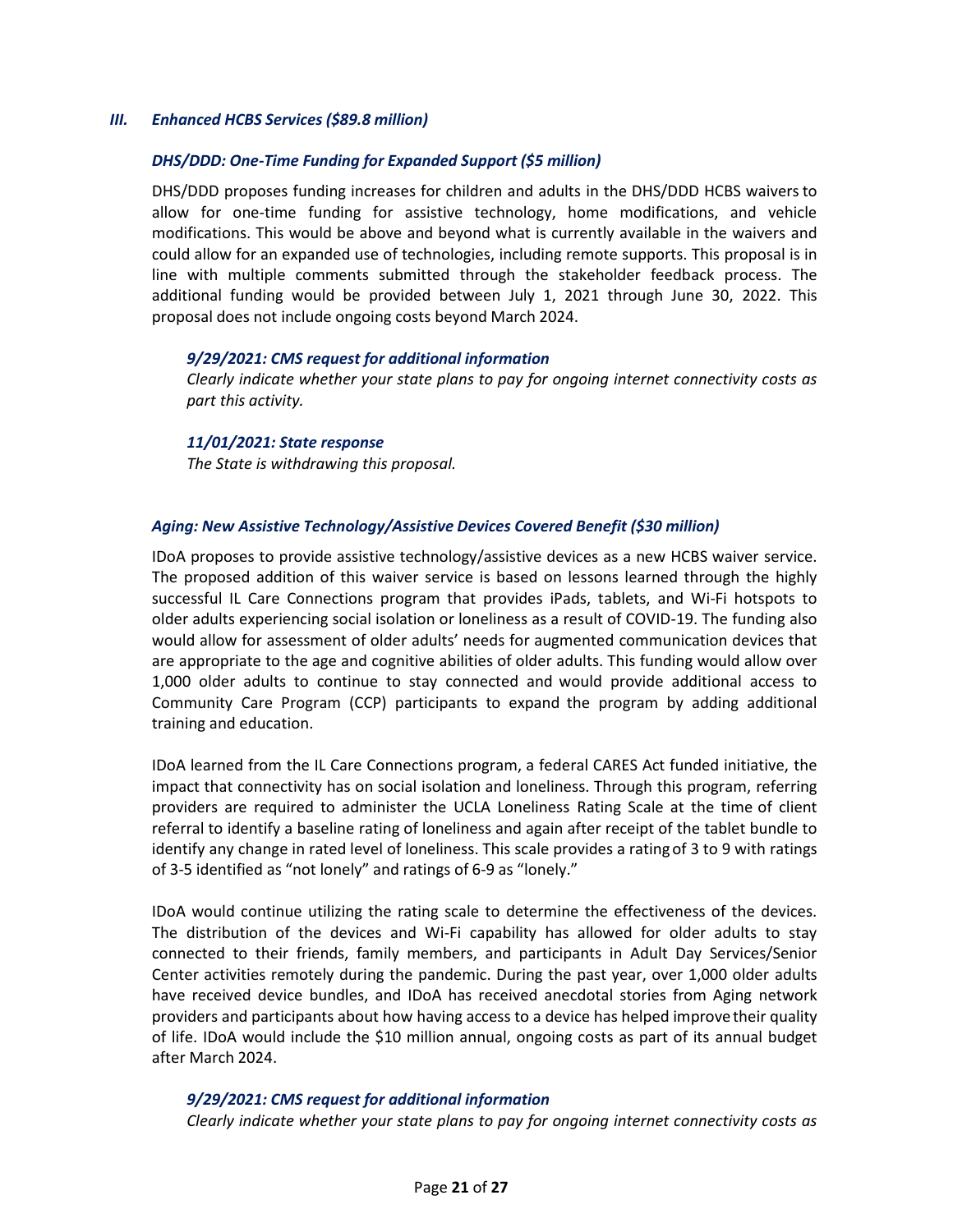### *part this activity.*

### *11/01/2021: State response*

*The IDoA plans to pay for ongoing internet connectivity costs from state only funds. During the PHE, and the first year of the IL Care Connections program, about 30% of device recipients also received Wi-Fi hot spot devices. Participants who received devices were able to participate in remote adult day services activities, communicate with loved ones, and contact their care providers during periods of quarantine due to COVID. This has allowed enhanced and expanded HCBS services.*

## *Aging: Emergency Home Response Service (EHRS) Fall Detection Enhancement (\$15.3 million) APPROVED 9/29/2021*

IDoA proposes to add enhancements to the current EHRS waiver service. This would include the option for participants to receive a fall detection pendant which detects when the participant has fallen and triggers a call to a professionally staffed support center. Based on support center utilization reports, IDoA knows the majority of falls among older adults occur in bathrooms between 11pm and 5am. An option for a second pendant to be placed in the participant's bathroom is also available. This additional pendant would provide extra safety. IDoA also plans to add an EHRS mobile device that does not require a landline phone. The device allows for interactive, two-way communication with GPS that can provide the participant's most recent location and allows participant use outside of the home. The device is also compatible with the fall detection pendant. IDoA would include ongoing, annual costs of \$7.2 million as part of its annual budget after March 2024.

### *Quarterly Update—11/01/2021*

*IDoA is working with stakeholders to determine the design and parameters of the program. There has been no spending for this activity.*

### *Aging: New Environmental Modifications (\$7.5 million)*

IDoA proposes to add a new HCBS waiver service that provides CCUs with the opportunity to identify and recommend environmental modifications for participants. The modifications would help ensure the health, safety, and welfare of participants. The need for environmental modifications could be identified during an assessment or a face-to-face visitat the participant's residence. These modifications would resolve identified barriers that would otherwise prohibit a participant from returning to the community from an institutional setting or put a participant at-risk of unnecessary nursing facility placement upon discharge from a hospital.

Environmental modifications are defined by three broad categories: minor household modifications, minor repairs and weatherization, and exterior ramps. IDoA intends to contract with the Illinois Assistive Technology Program and the UIC Assistive Technology Unit to conduct environmental modification assessment, audits, and recommendations fordesigns based on onsite activities.

The projected need is based on data collected following a successful environmental modification demonstration program IDoA administered via a grant from the Illinois Housing Development Authority. The ongoing, annual costs of \$3 million would be part of IDoA's annual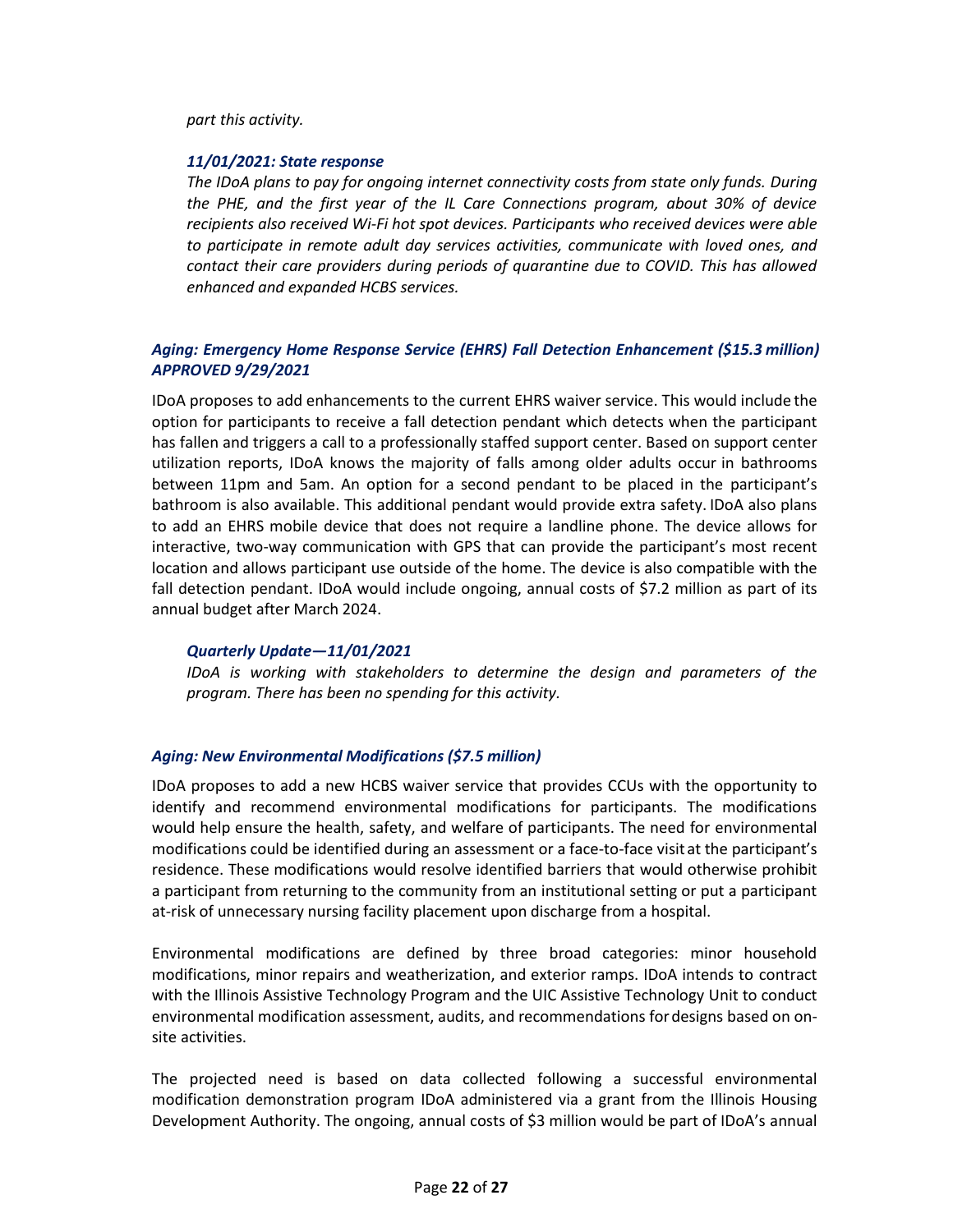budget beyond March 2024.

## *9/29/2021: CMS request for additional information*

*Clearly indicate whether your state plans to pay for capital investment costs as part of any of the activities to complete home repairs and weatherization activities proposed in the "Aging: New Environmental Modifications" initiative.* 

## *11/01/2021: State response*

*The Department on Aging (DoA) does not plan to pay for capital investments as part of any of the activities to complete home repairs and weatherization activities*.

## *HFS/BBH: Therapeutic and Individual Support Services Promotion (\$2 million) APPROVED 9/29/2021*

This initiative would promote access to Therapeutic and Individual Support Services under the Pathways to Success program. Therapeutic and Individual Support Services are adjunct services and supports not traditionally covered by Medicaid, including alternative therapies(such as art or equine therapy), supportive items (such as weighted blankets/vests), or wellness activities that promote a child's stability in their communities. CCSOs would be required to act as the fiscal agent for these services, directly reimbursing the rendering service provider. HFS would reimburse the CCSOs through the standard claims/reimbursement process. The one-time \$2 million funding would be utilized to provide CCSOs with initial funding to expand service access. There are no costs beyond March 2024 associated with this proposal.

## *Quarterly Update—11/01/2021*

*The State is working with CMS to gain approval of the 1915(i) State Plan Amendment (SPA). There has been no spending for this activity.*

## *HFS/BBH: Grants to Expand Services in Underserved Areas and Promote UnderutilizedServices (\$25 million)*

One-time grants would expand services in underserved areas and promote underutilized services. These grants would be targeted toward opening Community Mental Health Centers or Behavioral Health Clinics in underserved areas of the state; enhancing access to underutilized team-based services, such as Community Support Team and Assertive Community Treatment; launching other 1915(i) services including Therapeutic Mentoring, Respite, Family Peer Support, Housing Supports, and Supportive Employment; and reimbursing provider costs for attending required trainings for providing behavioral health services. There are no costs beyond March 2024 associated with this proposal.

## *9/29/2021: CMS request for additional information*

*Clearly indicate whether the activities in the following categories are targeted at providers delivering services that are listed in Appendix B of the SMDL or that could be listed in Appendix B (e.g., behavioral health services that are covered under another benefit but could be covered under the rehabilitative services benefit).*

### *11/01/2021: State response*

*The population eligible for these services will be 100% eligible for Medicaid and will be*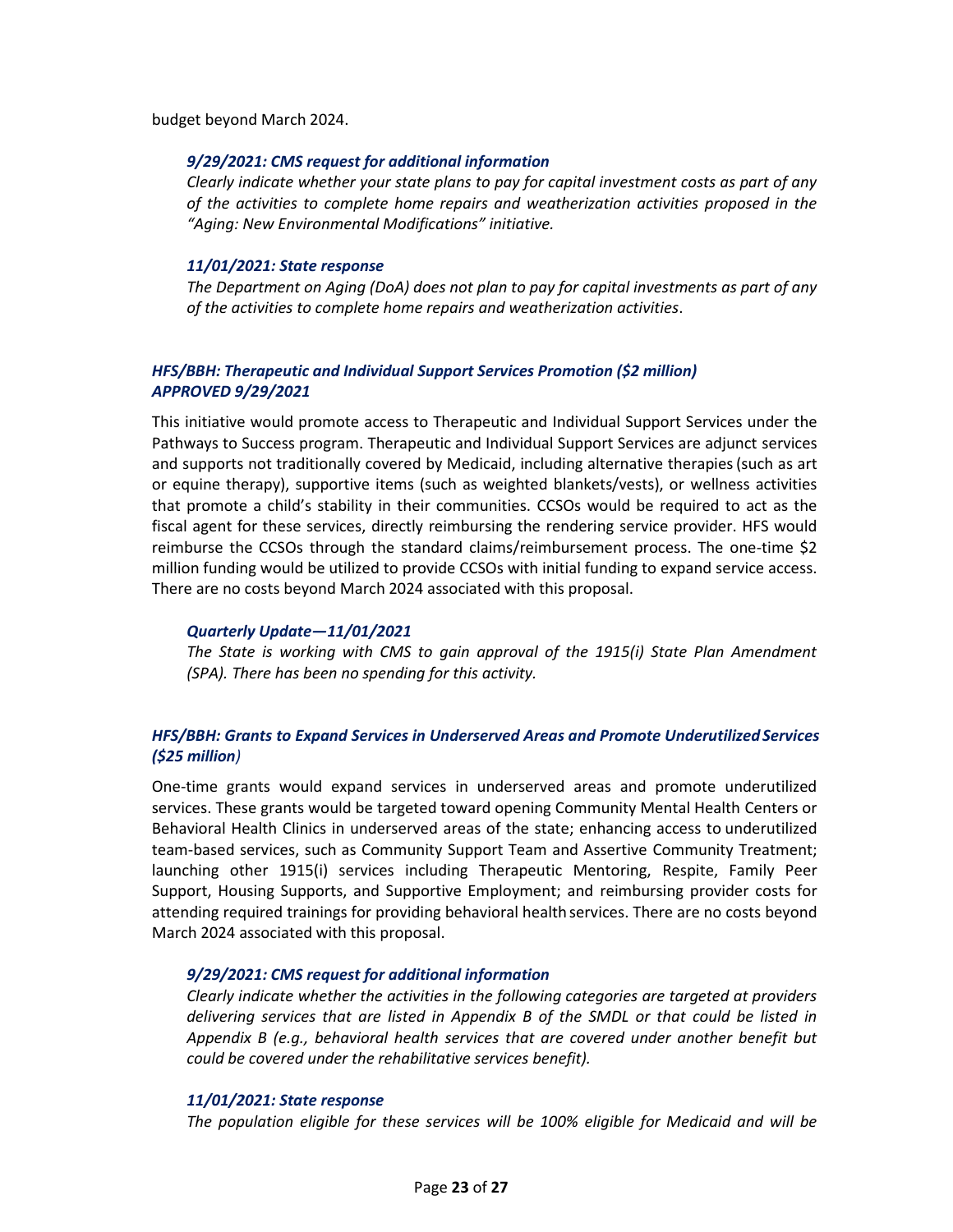*receiving services that are included under Appendix B.*

### *HFS/BBH: Interim Crisis Services Pilot Implementation (\$5 million)*

Funding would be used to support the successful launch of the crisis beds pilot under the state's approved 1115 Waiver (also known as Interim Crisis Services). Interim Crisis Services are diversions or step-downs from in-patient psychiatric hospitalization, and consist of three components: hospital based, residential based, community-based, and Specialized Mental Health Rehabilitation Facilities (SMHRFs). The funding would create grants for piloting the community-based Interim Crisis Services. There are no costs beyond March 2024 associated with this proposal.

## *9/29/2021: CMS request for additional information*

*Clearly explain how the following activities expand, enhance, or strengthen HCBS and how the activities will supplement and not supplant existing state funds expended for Medicaid HCBS as of April 1, 2021.*

## *11/01/2021: State response*

*This service will significantly strengthen and supplement the community-based service system by offering a new level of community stabilization for individuals who would otherwise require treatment in an inpatient or more restrictive setting (e.g., jail/prison, hospitalization, residential settings, child welfare, nursing facilities, etc.).* 

Funding broken out by year through March 31, 2024 for investments in enhanced HCBS services isincluded below in Exhibit 6.

#### **Exhibit 6: Initial Spending Plan Investments in Enhanced HCBS Services**

|                                                                                   | <b>Annual FMAP:</b> | 0.6716       | 0.5096       | 0.5096       |              |
|-----------------------------------------------------------------------------------|---------------------|--------------|--------------|--------------|--------------|
|                                                                                   |                     | Year 1       | Year 2       | Year 3       |              |
|                                                                                   |                     |              |              |              |              |
|                                                                                   |                     | $4/1/2021$ - | $4/1/2022 -$ | $4/1/2023 -$ |              |
|                                                                                   |                     | 3/31/2022    | 3/31/2023    | 3/31/2024    | Total        |
| <b>III. Enhanced HCBS Services</b>                                                |                     |              |              |              | \$89,800,000 |
| DHS/DDD: One-Time Funding for Expanded Support (Admin Match Rate)                 |                     | \$3,750,000  | \$1,250,000  | \$0          | \$5,000,000  |
| <b>State Share</b>                                                                |                     | \$1,875,000  | \$625,000    | \$0          | \$2,500,000  |
| <b>Federal Share</b>                                                              |                     | \$1,875,000  | \$625,000    | \$0          | \$2,500,000  |
| Additional Funds Attributable to HCBS Reinvestments in Year 1                     |                     | \$0          | \$0          | \$0          | \$0          |
| Aging: New Assistive Technology/Assistive Devices Covered Benefit                 |                     | \$10,000,000 | \$10,000,000 | \$10,000,000 | \$30,000,000 |
| <b>State Share</b>                                                                |                     | \$3,284,000  | \$4,904,000  | \$4,904,000  | \$13,092,000 |
| <b>Federal Share</b>                                                              |                     | \$6,716,000  | \$5,096,000  | \$5,096,000  | \$16,908,000 |
| Additional Funds Attributable to HCBS Reinvestments in Year 1                     |                     | \$1,000,000  | \$0          | \$0          | \$1,000,000  |
| <b>Aging: EHRS Fall Detection Enhancement</b>                                     |                     | \$900,000    | \$7,200,000  | \$7,200,000  | \$15,300,000 |
| <b>State Share</b>                                                                |                     | \$295,560    | \$3,530,880  | \$3,530,880  | \$7,357,320  |
| <b>Federal Share</b>                                                              |                     | \$604,440    | \$3,669,120  | \$3,669,120  | \$7,942,680  |
| Additional Funds Attributable to HCBS Reinvestments in Year 1                     |                     | \$90,000     | \$0          | SO           | \$90,000     |
| <b>Aging: New Environmental Modifications</b>                                     |                     | \$1,500,000  | \$3,000,000  | \$3,000,000  | \$7,500,000  |
| <b>State Share</b>                                                                |                     | \$492,600    | \$1,471,200  | \$1,471,200  | \$3,435,000  |
| <b>Federal Share</b>                                                              |                     | \$1,007,400  | \$1,528,800  | \$1,528,800  | \$4,065,000  |
| Additional Funds Attributable to HCBS Reinvestments in Year 1                     |                     | \$150,000    | \$0          | \$0          | \$150,000    |
| HFS/BBH: Therapeutic and Individual Support Services Promotion (Admin Match Rate) |                     | \$2,000,000  | \$O          | \$0          | \$2,000,000  |
| <b>State Share</b>                                                                |                     | \$1,000,000  | \$0          | \$0          | \$1,000,000  |
| Federal Share                                                                     |                     | \$1,000,000  | \$0          | \$0          | \$1,000,000  |
| Additional Funds Attributable to HCBS Reinvestments in Year 1                     |                     | \$0          | \$0          | \$0          | \$0          |
| HFS/BBH: Grants to Expand Services in Underserved Areas (Admin Match Rate)        |                     | \$5,000,000  | \$10,000,000 | \$10,000,000 | \$25,000,000 |
| <b>State Share</b>                                                                |                     | \$2,500,000  | \$5,000,000  | \$5,000,000  | \$12,500,000 |
| <b>Federal Share</b>                                                              |                     | \$2,500,000  | \$5,000,000  | \$5,000,000  | \$12,500,000 |
| Additional Funds Attributable to HCBS Reinvestments in Year 1                     |                     | \$0          | \$0          | \$0          | \$0          |
| HFS/BBH: Interim Crisis Services Pilot Implementation (Admin Match Rate)          |                     | \$0          | \$5,000,000  | \$0          | \$5,000,000  |
| <b>State Share</b>                                                                |                     | \$0          | \$2,500,000  | \$0          | \$2,500,000  |
| <b>Federal Share</b>                                                              |                     | \$0          | \$2,500,000  | \$0          | \$2,500,000  |
| Additional funds attributable to HCBS Reinvestments in Year 1                     |                     | \$0          | \$0          | \$0          | \$0          |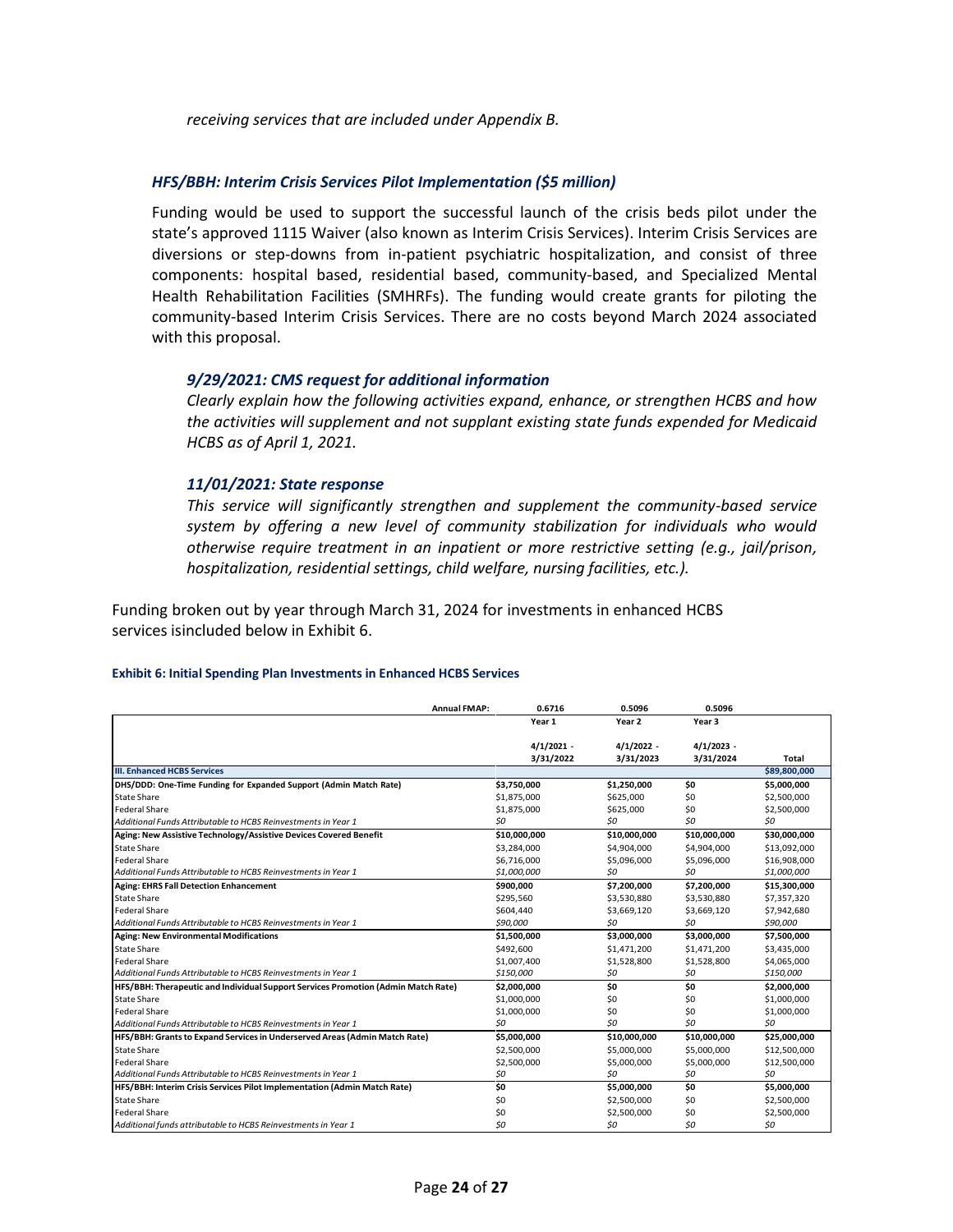## *IV. Supporting HCBS Transitions (\$9.1 million*)

### *DHS/DRS Assistive Technology and Home Modifications Improvements (\$1.1 million)*

DHS/DRS proposes to develop and fund assistive technology and home modifications process improvements to expedite the delivery of services. The evaluation, approval, and delivery of assistive technology and home modifications to HSP customers' needs process improvements as well as an expansion of the provider base. Simplifying the approval process to speed up the time it takes for a modification to begin or technology to be purchased and increasing funding to both supplement existing needs assessment contracts and expand contracts to new vendors to increase overall capacity for home modification needs assessments could eliminate bottlenecks and prevent backlogs of the development of needs assessments and evaluations. DHS/DRS may also release an RFP to expand and/or modify the way in which customers' needs are evaluated, however, more time is needed to thoroughly explore this potential avenue. Ongoing costs are projected to be \$625,000 annually and would be built into the DHS/DRS budget after March 2024.

#### *9/29/2021: CMS request for additional information*

*Clearly indicate whether your state plans to pay for ongoing internet connectivity costs as part of this activity.*

#### *11/01/2021: State response*

*The IDHS/DRS plans to pay for internet connectivity costs for one year with state only funds. After that, customers would be linked with programs that provide discounted rates to customers on government assistance. During the PHE, customers were able to participate in remote adult day services activities, communicate with loved ones, and contact their care providers during periods of quarantine due to COVID. This has allowed enhanced and expanded HCBS services.*

### *DHS/DDD: Institutional Outreach and Transition Services (\$8 million) APPROVED 9/29/2021*

DHS/DDD proposes providing outreach and transition services in institutional settings. DHS/DDD would utilize the ISC agencies for this work by expanding their existing grant programs; this would be done via competitive bids as are the rest of the ISC grants. The ISC agencies would conduct outreach to adults within institutional settings and, should any individual choose to move to community-based services and supports, the ISC agencies would then help with accessing the PUNS list (as applicable), transition planning, services, and supports. This proposal is in line with multiple comments submitted via HFS' stakeholder feedback process. The effective dates for the program would be July 1, 2022 through June 30, 2023.

### *Quarterly Update—11/01/2021*

*DHS/DDD is working to update the contracts for ISC agencies to include this activity. There has been no spending for this activity.*

Funding broken out by year through March 31, 2024 for investments in enhanced HCBS services is included below in Exhibit 7.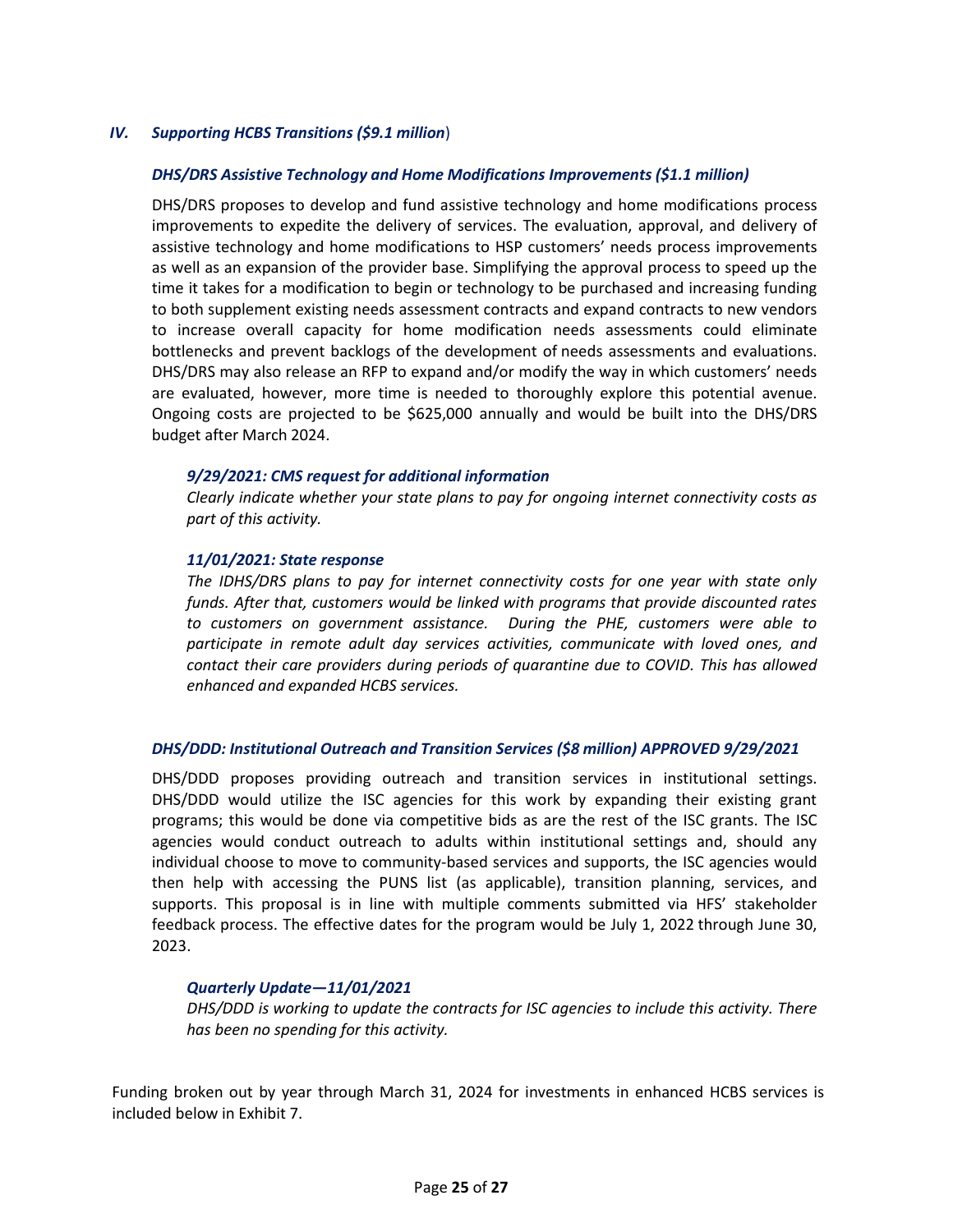#### **Exhibit 7: Initial Spending Plan Investments in Supporting HCBS Transitions**

| <b>Annual FMAP:</b>                                                                  | 0.6716                    | 0.5096                    | 0.5096                    |             |
|--------------------------------------------------------------------------------------|---------------------------|---------------------------|---------------------------|-------------|
|                                                                                      | Year 1                    | Year 2                    | Year 3                    |             |
|                                                                                      | $4/1/2021 -$<br>3/31/2022 | $4/1/2022 -$<br>3/31/2023 | $4/1/2023$ -<br>3/31/2024 | Total       |
| <b>IV. Supporting HCBS Transitions</b>                                               |                           |                           |                           | \$9,095,000 |
| DHS/DRS: Assistive Technology and Home Modifications Improvements (Admin Match Rate) | SO.                       | \$468.750                 | \$625,000                 | \$1,093,750 |
| State Share                                                                          | \$0                       | \$234.375                 | \$312,500                 | \$546,875   |
| <b>Federal Share</b>                                                                 | \$0                       | \$234,375                 | \$312,500                 | \$546,875   |
| Additional Funds Attributable to HCBS Reinvestments in Year 1                        | \$0                       | -SO                       | \$0                       | \$0         |
| DHS/DDD: Institutional Outreach (Admin Match Rate)                                   | SO.                       | \$6,000,000               | \$2,000,000               | \$8,000,000 |
| State Share                                                                          | \$0                       | \$3,000,000               | \$1,000,000               | \$4,000,000 |
| <b>Federal Share</b>                                                                 | \$0                       | \$3,000,000               | \$1,000,000               | \$4,000,000 |
| Additional Funds Attributable to HCBS Reinvestments in Year 1                        | \$0                       | \$0                       | \$0                       | \$0         |

#### *Initiatives Under Development*

Of the estimated \$349.2 million in state share savings from the enhanced ARP FMAP, \$106.9 million is unallocated within the initial spending plan and has been designated for initiatives requiring further development. The state also projects reinvestments prior to April 1, 2022 included within this initial spending plan will generate an additional \$20.1 million in funding for HCBS; the additional \$20.1 millionalso will be allocated to HCBS initiatives but will not eligible for federal match. Currently unallocated funding is shown in Exhibit 8 below.

#### **Exhibit 8: Unallocated Funding for Initiatives Under Development**

| <b>Funds Attributable to the HCBS FMAP Increase</b>                                       | \$349,200,000 |
|-------------------------------------------------------------------------------------------|---------------|
| Initial Spend Plan Reinvestments in HCBS (State Share)                                    | \$242,301,493 |
| Unallocated Funding for Initiatives Under Development (State Share)                       | \$106,898,507 |
| Additional Unallocated Funds for Initiatives Under Development from Year 1 Reinvestments* | \$20,072,712  |

*\*For reinvestment in HCBS, but ineligible for federal match*

Initiatives for the unallocated \$106.9 million in state share funding and the additional \$20.1 million in HCBS funding from reinvestments requires further development by state staff and/or further coordination and discussion with stakeholders. Initiatives under development include initiatives that were suggested during the stakeholder feedback process that required additional time to analyze or develop prior to submission to CMS for review and approval. As a result, initiatives for the unallocatedfunding will be included for CMS review and approval in future, quarterly spend plans.

### **Next Steps**

The state is working to submit SPAs and waiver amendments for CMS-approved initiatives as necessary.

Additionally, the state will continue to develop initiatives for the state savings for HCBS reinvestment that are unallocated within this initial spending plan. The state will submit these additional initiative requests for CMS approval, as well as any updates to initiatives included within this initial spending plan, within future quarterly spending plan submissions. The state is committed to working across agencies, with stakeholders, and with federal CMS to enhance, expand, and strengthen HCBS for Illinois Medicaid customers with the support of the ARP's enhanced FMAP funding for HCBS.